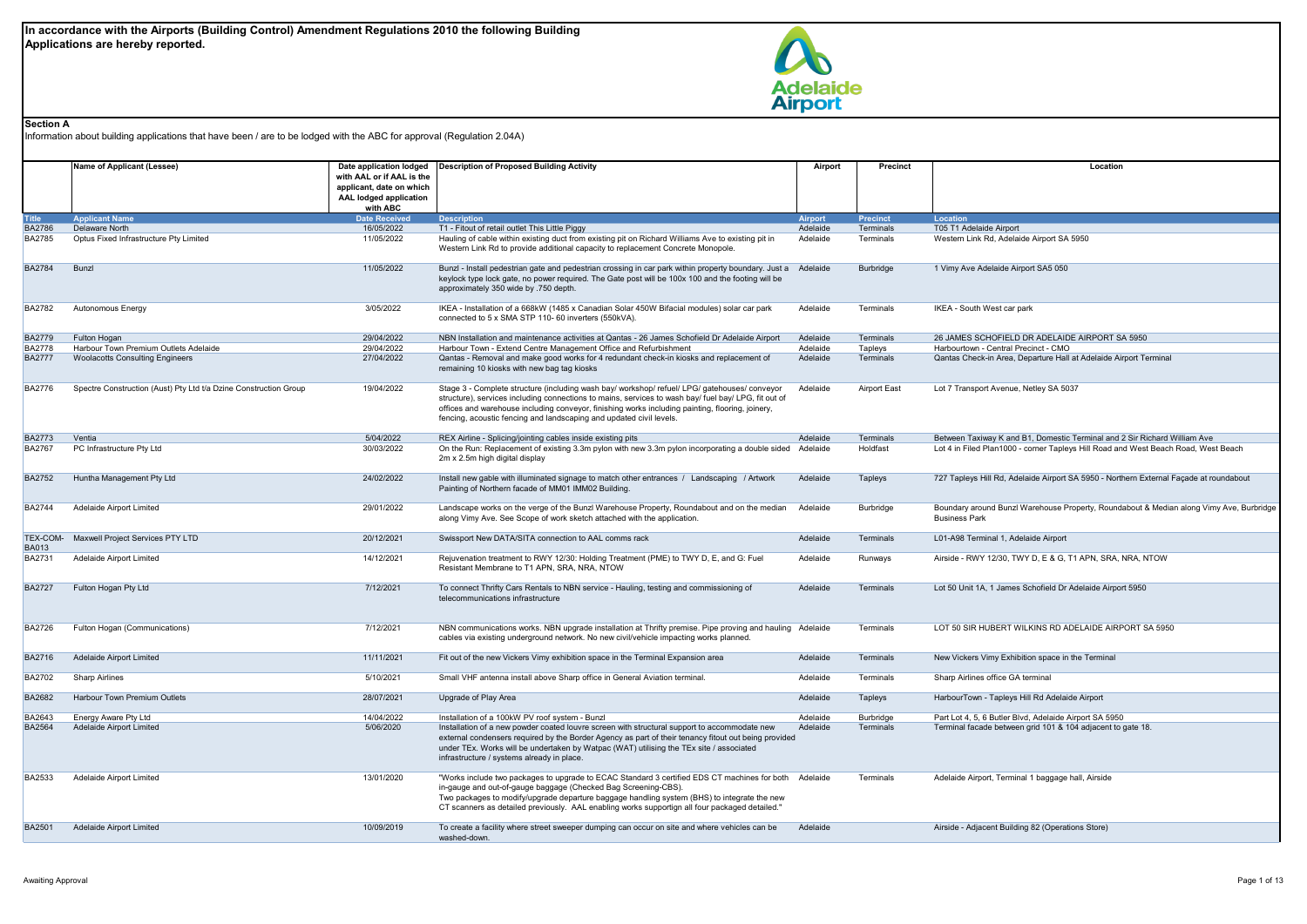**In accordance with the Airports (Building Control) Amendment Regulations 2010 the following Building Applications are hereby reported.**



| <b>Section A</b>   |                                                                                          |                                                                                                                           | Information about building applications that have been / are to be lodged with the ABC for approval (Regulation 2.04A)                                                                                                                                                                                             |                |                     |                                                                                              | <b>Section B</b>                                                                                                                   | Building Applications (Regulation 2.04B)   | Information about decisions by AAL and the Airport Building Controller on                                                          |                                            |
|--------------------|------------------------------------------------------------------------------------------|---------------------------------------------------------------------------------------------------------------------------|--------------------------------------------------------------------------------------------------------------------------------------------------------------------------------------------------------------------------------------------------------------------------------------------------------------------|----------------|---------------------|----------------------------------------------------------------------------------------------|------------------------------------------------------------------------------------------------------------------------------------|--------------------------------------------|------------------------------------------------------------------------------------------------------------------------------------|--------------------------------------------|
| <b>AAL Ref No.</b> | Name of Applicant (Lessee)                                                               | Date application<br>lodged with AAL or<br>if AAL is the<br>applicant, date on<br>which AAL lodged<br>application with ABC | Description of Proposed Building Activity                                                                                                                                                                                                                                                                          | Airport        | <b>Precinct</b>     | Location                                                                                     | How did AAL deal<br>with the application?<br>i.e. Consent, Consent<br>with Conditions.<br>Rejection, Withdrawal<br>of Application) | Date on which AAL<br>made it Determination | How did ABC deal<br>with the application?<br>(i.e. Consent, Consen<br>with Conditions.<br>Rejection, Withdrawal<br>of Application) | Date on which ABC<br>made it Determination |
| <b>Title</b>       | <b>Lessee Name</b>                                                                       | <b>Date Received</b>                                                                                                      | <b>Description</b>                                                                                                                                                                                                                                                                                                 | <b>Airport</b> | <b>Precinct</b>     | <b>Location</b>                                                                              | <b>AAL Consent</b>                                                                                                                 | <b>AAL Consent</b>                         | <b>ABC Consent</b>                                                                                                                 | <b>ABC Consent</b>                         |
|                    | TEX-Retail-BA Emirate Leisure Retail Australia<br>Pty Ltd -100 MILES Bar /<br>Restaurant | 19/04/2022                                                                                                                | The fit-out of the new 100 MILES Bar / Restaurant                                                                                                                                                                                                                                                                  | Adelaide       | Terminals           | Tenancy L2-02<br>Domestic Terminal<br>(airside)                                              | Granted                                                                                                                            | 26/04/2022                                 | Approved                                                                                                                           | 26/04/2022                                 |
| <b>BA2774</b>      | Travelex                                                                                 | 8/04/2022                                                                                                                 | AAL Lessor works for Travelex tenancy's;<br>Level 2 In-line store - Cat 1 works - Electrical, mech.<br>comms, fire, 2x intertenacy walls<br>- Level 2 International Departures 3xATMs - Electrical only.<br>- Level 0 International Arrivals - 2x ATMs - Electrical only.<br>Level 0 Kiosk - Elec (exist DB) Comms | Adelaide       | <b>Terminals</b>    | Terminal 1 - 4 sites                                                                         | Granted                                                                                                                            | 12/05/2022                                 | Approved                                                                                                                           | 12/05/2022                                 |
| <b>BA2775</b>      | Aerobond                                                                                 | 8/04/2022                                                                                                                 | Aerobond - Hauling fibre cables through existing Telstra<br>Ducts - nbn installation and maintenance activities                                                                                                                                                                                                    | Adelaide       | Terminals           | 19 James Schofield Dr<br>Adelaide Airport SA<br>5950                                         | Granted                                                                                                                            | 21/04/2022                                 | Approved                                                                                                                           | 21/04/2022                                 |
| <b>BA2751</b>      | Qantas                                                                                   | 6/04/2022                                                                                                                 | Provide telecommunications services for Qantas Freight -<br>Accessing, inspecting, and documenting existing<br>telecommunications infrastructure along Sir Richard Williams<br>Avenue and Airside Access Road                                                                                                      | Adelaide       | Terminals           | <b>Sir Richard Williams</b><br>Avenue, Airside Access<br>Road                                | Granted                                                                                                                            | 14/04/2022                                 | Approved                                                                                                                           | 14/04/2022                                 |
| <b>BA2771</b>      | <b>COTTON ON GROUP</b>                                                                   | 5/04/2022                                                                                                                 | Cotton On - Kids Fitout store at Harbourtown                                                                                                                                                                                                                                                                       | Adelaide       | Tapleys             | T114, 727 Tapleys Hill<br>Road, Adelaide Airport,<br>Adelaide, SA 5950                       | Granted                                                                                                                            | 14/04/2022                                 | Approved                                                                                                                           | 14/04/2022                                 |
| <b>BA2772</b>      | <b>COTTON ON GROUP</b>                                                                   | 5/04/2022                                                                                                                 | Cotton On - Mega Store Fitout store at Harbourtown                                                                                                                                                                                                                                                                 | Adelaide       | Tapleys             | <b>SHOP No MM02, 727</b><br>TAPLEYS HILL RD,<br><b>ADELAIDE AIRPORT</b>                      | Granted                                                                                                                            | 21/04/2022                                 | Approved                                                                                                                           | 21/04/2022                                 |
| <b>BA2770</b>      | Airservices Australia                                                                    | 2/04/2022                                                                                                                 | Airservices - Provision of a new high speed data service.                                                                                                                                                                                                                                                          | Adelaide       | Tapleys             | Pit GL outside 747<br>Tapleys Hill Rd, and<br>customer's premises at<br>747 Tapleys Hill Rd. | Granted                                                                                                                            | 11/04/2022                                 | Approved                                                                                                                           | 11/04/2022                                 |
| <b>BA2768</b>      | Adelaide Airport Limited                                                                 | 31/03/2022                                                                                                                | Northern Service Area - Installation of a turnstile to allow<br>egress for the northern portion of the SRA.                                                                                                                                                                                                        | Adelaide       | Terminals           | Northern Service Area<br>Northern Security<br>Restricted Area - New<br>Terminal 1            | Granted                                                                                                                            | 21/04/2022                                 | Approved                                                                                                                           | 22/04/2022                                 |
| <b>BA2769</b>      | Fulton Hogan (Communications)                                                            | 31/03/2022                                                                                                                | Cobham - Hauling fibre cables through existing Telstra ducts                                                                                                                                                                                                                                                       | Adelaide       | Terminals           | 1 National Drive<br>Adelaide Airport SA<br>5950                                              | Granted                                                                                                                            | 26/04/2022                                 | Approved                                                                                                                           | 26/04/2022                                 |
| <b>BA2765</b>      | DHL Express Australia Pty Ltd                                                            | 30/03/2022                                                                                                                | DHL - Geotechnical investigation of site including drilling<br>boreholes to a depth of approximately 4m utilising a 4WD<br>mounted drilling rig using continuous push tubes                                                                                                                                        | Adelaide       | <b>Airport East</b> | Lot 9 Transport Avenue<br>Netley SA 5037 (Airport<br>East)                                   | Granted                                                                                                                            | 1/04/2022                                  | Approved                                                                                                                           | 5/04/2022                                  |
| <b>BA2766</b>      | Adelaide Airport Ltd                                                                     | 30/03/2022                                                                                                                | Advancing four soil bores (up to 0.5 mbgl) with handtools<br>around the concrete water tank for soil sample collection.                                                                                                                                                                                            | Adelaide       | <b>Airport East</b> | Adelaide Airport, east<br>of East Boundary Rd<br>approximately 200m<br>south of Delta Rd     | Granted                                                                                                                            | 1/04/2022                                  | Approved                                                                                                                           | 5/04/2022                                  |
| BA2763             | Aerotech                                                                                 | 29/03/2022                                                                                                                | Installation of outdoor sensor lights using existing electrical<br>outlets / Private Property sign - stick on wall (adhesive).                                                                                                                                                                                     | Adelaide       | Central             | Building 19 Dakota<br>Drive Parafield Airport                                                | Granted                                                                                                                            | 30/03/2022                                 | Approved                                                                                                                           | 31/03/2022                                 |
| <b>BA2762</b>      | Adelaide Airport Limited                                                                 | 23/03/2022                                                                                                                | Geotechnical Investigation (10 x borehole drilling) Lot 13 and<br>Lot 14 BBP                                                                                                                                                                                                                                       | Adelaide       |                     | Lot 13 and Lot 14<br><b>Burbridge Business</b><br>Park Adelaide Airport                      | Granted                                                                                                                            | 24/03/2022                                 | Approved                                                                                                                           | 28/03/2022                                 |
| BA2724             | Avis Ausrralia                                                                           | 22/03/2022                                                                                                                | Install QR Scanner on stands, licence plate recognition<br>cameras at the 2 exit gates of the Avis Booth in the domestic<br>carpark                                                                                                                                                                                | Adelaide       | Terminals           | Avis Car Park -<br>domestic carpark                                                          | Granted                                                                                                                            | 2/05/2022                                  | Approved                                                                                                                           | 2/05/2022                                  |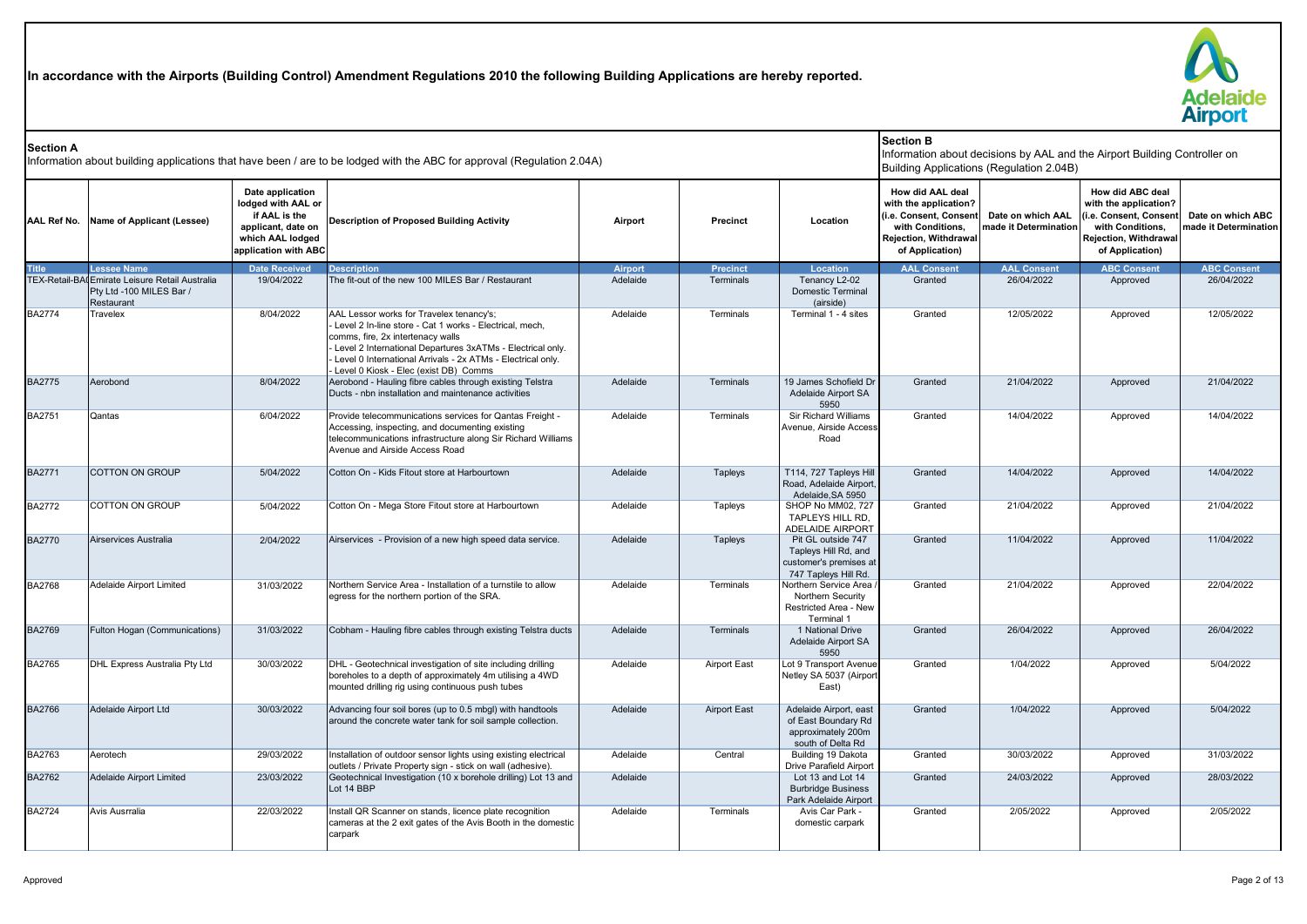| AAL Ref No.   | Name of Applicant (Lessee)                  | Date application<br>lodged with AAL or<br>if AAL is the<br>applicant, date on<br>which AAL lodged<br>application with ABC | Description of Proposed Building Activity                                                                                                                                                                                                                                                                                                            | Airport  | <b>Precinct</b>  | Location                                                                                                                                                | How did AAL deal<br>with the application?<br>(i.e. Consent, Consent<br>with Conditions.<br><b>Rejection. Withdrawal</b><br>of Application) | Date on which AAL<br>nade it Determination | How did ABC deal<br>with the application?<br>i.e. Consent, Consent<br>with Conditions,<br>Rejection, Withdrawal<br>of Application) | Date on which ABC<br>nade it Determination |
|---------------|---------------------------------------------|---------------------------------------------------------------------------------------------------------------------------|------------------------------------------------------------------------------------------------------------------------------------------------------------------------------------------------------------------------------------------------------------------------------------------------------------------------------------------------------|----------|------------------|---------------------------------------------------------------------------------------------------------------------------------------------------------|--------------------------------------------------------------------------------------------------------------------------------------------|--------------------------------------------|------------------------------------------------------------------------------------------------------------------------------------|--------------------------------------------|
| <b>BA2761</b> | Southern Cross Care (SA, NT and<br>Vic) inc | 22/03/2022                                                                                                                | Southern Cross Care - Place a 20 ft shipping container in the<br>rear carpark - container to be painted in woodland grey to<br>blend into surroundings - (to expand storage requirement on<br>site):                                                                                                                                                 | Adelaide | Torrens          | 655-671 Burbridge Rd<br>West Beach SA 5024                                                                                                              | Granted                                                                                                                                    | 24/03/2022                                 | Approved                                                                                                                           | 24/03/2022                                 |
| BA2755        | JA Properties (SA) Pty Ltd                  | 17/03/2022                                                                                                                | Jayco - Stage 1 Footings and Earthworks only - The site is to<br>be developed for sales of new caravans with after sales<br>maintenance and repair and associated offices and is<br>proposed to be developed in stages.                                                                                                                              | Adelaide | Patawalonga      | Part Lot 159 West<br>Beach Road, West<br>Beach Precinct,<br>Adelaide Airport                                                                            | Granted                                                                                                                                    | 31/03/2022                                 | Approved                                                                                                                           | 27/04/2022                                 |
| <b>BA2760</b> | Ralph Lauren                                | 17/03/2022                                                                                                                | Ralph Lauren - Fitout of existing vacant tenancy (T100) and<br>refurbishment of existing tenancy (T101) inclusive of new<br>shopfronts.                                                                                                                                                                                                              | Adelaide | Tapleys          | Tenancy T100/T101<br>Harbour Town, 727<br>Tapleys Hill Road,<br>Adelaide Airport                                                                        | Granted                                                                                                                                    | 6/04/2022                                  | Approved                                                                                                                           | 7/04/2022                                  |
| BA2759        | Virgin Australia                            | 16/03/2022                                                                                                                | Cabling installation for new WAPs to service the Virgin<br>Lounge                                                                                                                                                                                                                                                                                    | Adelaide | Terminals        | Virgin Lounge - L2 T1 ·<br>Adelaide Airport                                                                                                             | Granted                                                                                                                                    | 25/03/2022                                 | Approved                                                                                                                           | 25/03/2022                                 |
| <b>BA2758</b> | Walkley International Pty Ltd               | 11/03/2022                                                                                                                | Fitout of tenancy 26 - Timeless Watches - Harbourtown                                                                                                                                                                                                                                                                                                | Adelaide | Tapleys          | Harbourtown Adelaide<br>727 Tapleys Hill Road<br>Adelaide Airport T26                                                                                   | Granted                                                                                                                                    | 29/03/2022                                 | Approved                                                                                                                           | 30/03/2022                                 |
| BA2757        | Adelaide Airport Limited                    | 9/03/2022                                                                                                                 | Southern Screening - Relocate exisiting power and data<br>points in the ceiling down to the wall beneath the ceiling near<br>the exisiting FIDS screens. Install a new data cable run to the<br>security information TV display and install on the wall near.<br>LV Switch Room - Install 2 new copper cabling from LV<br>switch room to IT cabinet. | Adelaide | Terminals        | Southern Screening<br>and Low Voltage<br>Switch Room                                                                                                    | Granted                                                                                                                                    | 22/03/2022                                 | Approved                                                                                                                           | 22/03/2022                                 |
| <b>BA2756</b> | Silvana Bar & Restaurant                    | 6/03/2022                                                                                                                 | Fit out works - Silvana Bar & Restaurant Harbour Town                                                                                                                                                                                                                                                                                                | Adelaide | Tapleys          | T116 D Harbour Town,<br>727 Tapleys Hill Rd<br>Adelaide Airport                                                                                         | Granted                                                                                                                                    | 15/03/2022                                 | Approved                                                                                                                           | 18/03/2022                                 |
| BA2754        | <b>DHL</b>                                  | 1/03/2022                                                                                                                 | Network Extension to provide new customer services -<br>including Hauling and Boring works                                                                                                                                                                                                                                                           | Adelaide | Airport East     | 382 RICHMOND ROAD<br>ADELAIDE AIRPORT<br>SA 5950                                                                                                        | Granted                                                                                                                                    | 4/04/2022                                  | Approved                                                                                                                           | 6/04/2022                                  |
| <b>BA2753</b> | McDonalds Australia Limited                 | 28/02/2022                                                                                                                | Haul 170m internal optical fibre cable from T1 comms room to<br>McDonalds new rack in their comms area                                                                                                                                                                                                                                               | Adelaide | Terminals        | L2 - T25 Terminal 1<br>Adelaide Airport                                                                                                                 | Granted                                                                                                                                    | 24/03/2022                                 | Approved                                                                                                                           | 24/03/2022                                 |
| BA2749        | Adelaide Airport Limited                    | 17/02/2022                                                                                                                | Construction of 'Road 2', extension of existing Transport<br>Avenue at Netley including all services and amenities                                                                                                                                                                                                                                   | Adelaide | Airport East     | <b>Transport Avenue</b><br>Netley adjacent Lots 7<br>& 9                                                                                                | Granted                                                                                                                                    | 23/03/2022                                 | Approved                                                                                                                           | 2/05/2022                                  |
| <b>BA2750</b> | 3RT Technologies Pty Ltd                    | 17/02/2022                                                                                                                | Installation of 2.1m high fence within existing building,<br>installation of 3 x PA doors within 2.1m fence for egress,<br>office accommodation and electrical works                                                                                                                                                                                 | Adelaide | Morphett         | 240 - 280 Morphett<br>Road, North Plympton                                                                                                              | Granted                                                                                                                                    | 26/04/2022                                 | Approved                                                                                                                           | 26/04/2022                                 |
| BA2748        | Virgin Australia                            | 11/02/2022                                                                                                                | Install Optical Fibre Cable from existing wallbox at Level 1<br>Southern Comms Room to the Virgin Australia Comms Rack<br>at the Ground Floor Virgin Australia Comms Room.                                                                                                                                                                           | Adelaide | Terminals        | Level 1 Southern<br>Comms Room to the<br>Virgin Australia Comms<br>Rack at the Ground<br>Floor Virgin Australia<br>Comms Room. - T1<br>Adelaide Airport | Granted                                                                                                                                    | 8/03/2022                                  | Approved                                                                                                                           | 8/03/2022                                  |
| <b>BA2747</b> | Oroton Group                                | 10/02/2022                                                                                                                | Oroton - Refurbishment of existing retail tenancy including<br>new shopfront                                                                                                                                                                                                                                                                         | Adelaide | Tapleys          | Tenancy T1D + T1E,<br>Harbour Town, 727<br>Tapleys Hill Rd,<br>Adelaide Airport SA<br>5950                                                              | Granted                                                                                                                                    | 2/03/2022                                  | Approved                                                                                                                           | 2/03/2022                                  |
| BA2745        | Tarocash Pty Ltd                            | 4/02/2022                                                                                                                 | Shopfitout - Tarocash - Tenancy T21A - Harbour Town<br>Adelaide                                                                                                                                                                                                                                                                                      | Adelaide | Tapleys          | Tenancy T21A -<br>Harbour Town Adelaide                                                                                                                 | Granted                                                                                                                                    | 14/02/2022                                 | Approved                                                                                                                           | 14/02/2022                                 |
| <b>BA2746</b> | WTH Pty Ltd T/A Avis Australia              | 4/02/2022                                                                                                                 | Avis - Remove the existing Counter, which is 4.80m x 0.95m<br>and install a continuous Counter wall including 4 Podiums<br>with side counter and 1 cupboard at the end. Supply and<br>install of new 8* GPO's for the new podiums                                                                                                                    | Adelaide | <b>Terminals</b> | Avis Booth, Ground<br>Floor, Multi Story<br>Carpark, ADELAIDE<br><b>AIRPORT</b>                                                                         | Granted                                                                                                                                    | 16/02/2022                                 | Approved                                                                                                                           | 16/02/2022                                 |
| BA2742        | LLG Developments Pty Ltd                    | 28/01/2022                                                                                                                | Increase GLA to accommodate new tenant to Tenancy 32/33                                                                                                                                                                                                                                                                                              | Adelaide | Tapleys          | 727 Tapleys Hill Rd<br>Adelaide Airport SA<br>5950                                                                                                      | Granted                                                                                                                                    | 11/04/2022                                 | Approved                                                                                                                           | 20/04/2022                                 |
| <b>BA2743</b> | Rip Curl                                    | 28/01/2022                                                                                                                | <b>Rip Curl Retail Store Fitout</b>                                                                                                                                                                                                                                                                                                                  | Adelaide | Terminals        | Shop 2.01 Adelaide<br>Airport                                                                                                                           | Granted                                                                                                                                    | 10/02/2022                                 | Approved                                                                                                                           | 14/02/2022                                 |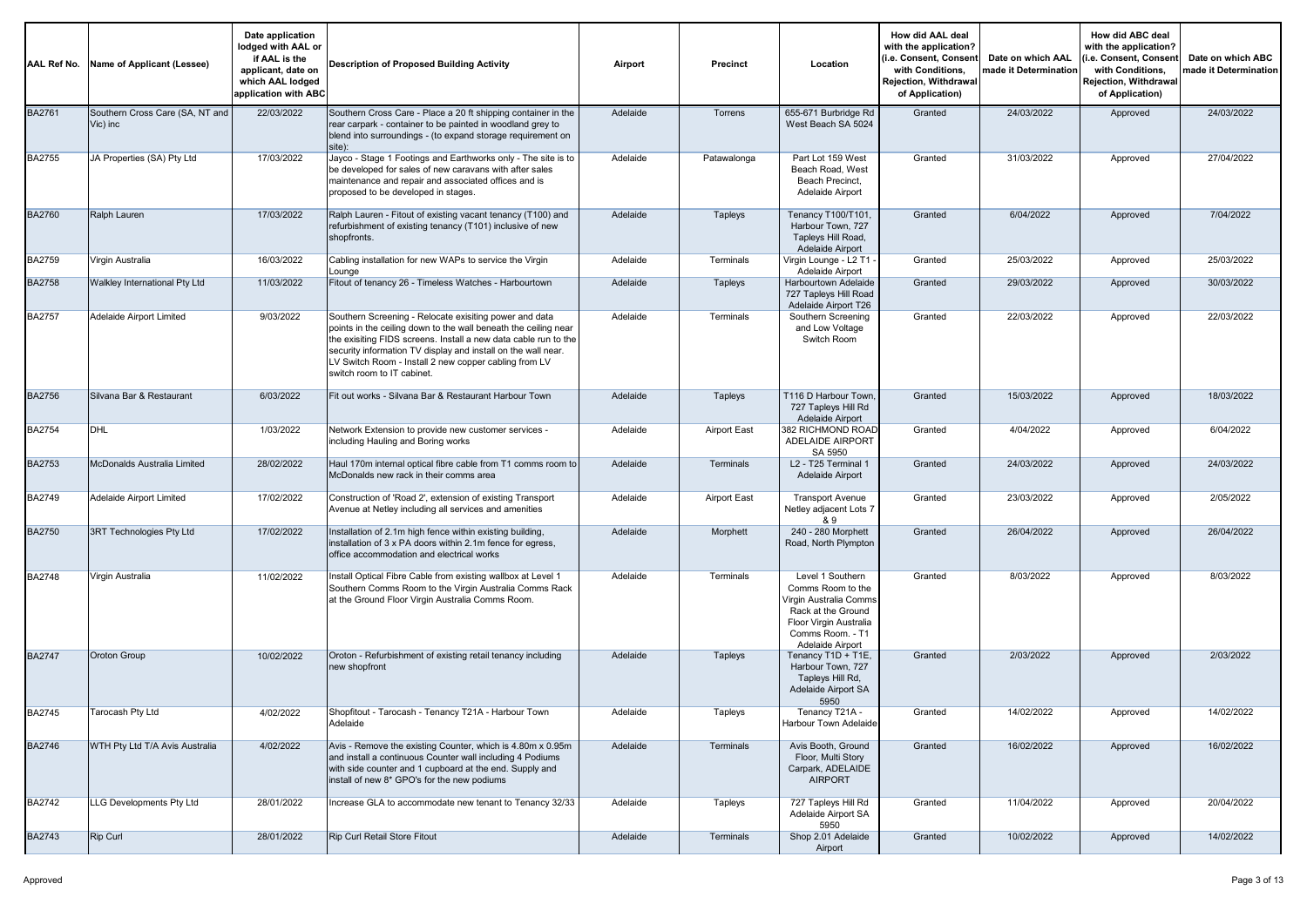| AAL Ref No.   | Name of Applicant (Lessee)                                | Date application<br>lodged with AAL or<br>if AAL is the<br>applicant, date on<br>which AAL lodged<br>application with ABC | <b>Description of Proposed Building Activity</b>                                                                                                                                                                                                                                                                                                  | Airport  | Precinct         | Location                                                                                                             | How did AAL deal<br>with the application?<br>i.e. Consent, Consent<br>with Conditions,<br>Rejection, Withdrawal<br>of Application) | Date on which AAL<br>made it Determination | How did ABC deal<br>with the application?<br>i.e. Consent, Consent<br>with Conditions,<br>Rejection, Withdrawal<br>of Application) | Date on which ABC<br>made it Determination |
|---------------|-----------------------------------------------------------|---------------------------------------------------------------------------------------------------------------------------|---------------------------------------------------------------------------------------------------------------------------------------------------------------------------------------------------------------------------------------------------------------------------------------------------------------------------------------------------|----------|------------------|----------------------------------------------------------------------------------------------------------------------|------------------------------------------------------------------------------------------------------------------------------------|--------------------------------------------|------------------------------------------------------------------------------------------------------------------------------------|--------------------------------------------|
| <b>BA2741</b> | Atura Hotel                                               | 20/01/2022                                                                                                                | Illuminated Lettering to Bulkhead - LED Face-Lit Letters -<br>70mm Deep - Finished in Atura Yellow Colour - 3960mm x<br>460mm                                                                                                                                                                                                                     | Adelaide | <b>Terminals</b> | Atura Hotel - 1 Atura<br>Cct. Adelaide Airport<br>SA 5950 - Airport link,<br>Ground floor connecting<br>to the hotel | Granted                                                                                                                            | 7/03/2022                                  | Approved                                                                                                                           | 7/03/2022                                  |
| <b>BA2739</b> | <b>Black Pepper Brands Pty Ltd</b>                        | 19/01/2022                                                                                                                | Commerical Internal Fit Out - Black Pepper                                                                                                                                                                                                                                                                                                        | Adelaide | <b>Tapleys</b>   | T42, Harbour Town<br>Adelaide, 727 Tapleys<br>Hills Rd West Beach<br>SA, 5024                                        | Granted                                                                                                                            | 7/02/2022                                  | Approved                                                                                                                           | 7/02/2022                                  |
| BA2740        | Review Australia Pty Ltd                                  | 19/01/2022                                                                                                                | Commerical Internal Fit Out - Review                                                                                                                                                                                                                                                                                                              | Adelaide | Tapleys          | Shop 59, Harbour Towr<br>Adelaide, 727 Tapleys<br>Hills Rd West Beach<br>SA, 5025                                    | Granted                                                                                                                            | 11/02/2022                                 | Approved                                                                                                                           | 11/02/2022                                 |
| <b>BA2738</b> | <b>Adelaide Airport Limited</b>                           | 17/01/2022                                                                                                                | Installation of environmental groundwater well and 10 soil test<br>pit locations                                                                                                                                                                                                                                                                  | Adelaide | Airport East     | Proposed DHL site -<br>Lot 9 Transport Ave,<br>Netley                                                                | Granted                                                                                                                            | 19/01/2022                                 | Approved                                                                                                                           | 19/01/2022                                 |
|               | <b>TEXDEFITBA0 Travelex Limited</b>                       | 11/01/2022                                                                                                                | Defit of Travelex Store / Kiosk.                                                                                                                                                                                                                                                                                                                  | Adelaide | Terminals        | Adelaide Airport<br><b>Travelex Arrivals L0</b><br>and Travelex L2<br>Departures (beside<br>security screening)      | Granted                                                                                                                            | 12/01/2022                                 | Approved                                                                                                                           | 12/01/2022                                 |
| <b>BA2737</b> | Adelaide Airport Limited                                  | 6/01/2022                                                                                                                 | To provide power and data for the installation of a new FIDS<br>display (2 screens) as requested by Terminal Operations.                                                                                                                                                                                                                          | Adelaide | Terminals        | Level 0, Gate 50,<br>Terminal 1, Adelaide<br>Airport                                                                 | Granted                                                                                                                            | 19/01/2022                                 | Approved                                                                                                                           | 19/01/2022                                 |
| <b>BA2736</b> | Adelaide Airport Limited                                  | 23/12/2021                                                                                                                | Repositioning of existing central screening equipment only<br>Central Screening - reposition security lanes 6 to position 2.<br>Reposition Lanes 2 to 5 to positions 3 to 6 including electrical<br>and data services and hoarding as required.<br>New install - Northern Screening - replace existing lane, x-ray<br>and body scanning equipment | Adelaide | <b>Terminals</b> | Terminal 1 (Building<br>260), Level 2 - Central<br>Screening Re-config +<br>Level 0 - Northern<br>Screening          | Granted                                                                                                                            | 12/01/2022                                 | Approved                                                                                                                           | 12/01/2022                                 |
| <b>BA2735</b> | Coach Stores Australia Pty Ltd                            | 22/12/2021                                                                                                                | Tenancy Shop fitout and signage works for retail tenancy<br>(Kate Spade)                                                                                                                                                                                                                                                                          | Adelaide | <b>Tapleys</b>   | Tenancy T98, Harbour<br><b>Town Shopping</b><br>Centre.727 Tapleys Hill<br>Road, Adelaide Airport<br>SA 5950         | Granted                                                                                                                            | 11/02/2022                                 | Approved                                                                                                                           | 11/02/2022                                 |
| BA2734        | Simone Perele (Harbourtown)                               | 20/12/2021                                                                                                                | Fit out of Simone Perele store - Harbourtown                                                                                                                                                                                                                                                                                                      | Adelaide | Tapleys          | Adelaide Harbourtown<br>Outlet - Tapleys Hill Rd<br>Adelaide Airport                                                 | Granted                                                                                                                            | 4/01/2022                                  | Approved                                                                                                                           | 5/01/2022                                  |
| <b>BA2732</b> | <b>Bluescope Steel Limited</b>                            | 17/12/2021                                                                                                                | Stage 3 - Remaining works - Services and CEMP                                                                                                                                                                                                                                                                                                     | Adelaide | Morphett         | Lot 42 - 50 James<br>Melrose Rd Adelaide<br>Airport                                                                  | Granted                                                                                                                            | 31/01/2022                                 | Approved                                                                                                                           | 31/01/2022                                 |
| BA2733        | <b>Adelaide Airport Limited</b>                           | 17/12/2021                                                                                                                | Modify current Coopers Satellite Bar                                                                                                                                                                                                                                                                                                              | Adelaide | Terminals        | Level 2, Terminal 1 -<br>Coopers Satellite Bar -<br>Adelaide Airport                                                 | Granted                                                                                                                            | 19/01/2022                                 | Approved                                                                                                                           | 19/01/2022                                 |
| <b>BA2717</b> | TJX Australia (Trading as TK<br>MAXX)                     | 14/12/2021                                                                                                                | Interior fit out of tenancy MM01 including in-slab hydraulics,<br>fire services and mechanical plant.                                                                                                                                                                                                                                             | Adelaide | <b>Tapleys</b>   | <b>Tennancy MM01</b><br>Harbourtown 727<br>Tapleys Hill Rd<br><b>Adelaide Airport</b>                                | Granted                                                                                                                            | 20/12/2021                                 | Approved                                                                                                                           | 10/01/2022                                 |
| BA2730        | Mobil Oil Corporate                                       | 13/12/2021                                                                                                                | Install in-building subscriber connection equipment and<br>related low-impact network facilities that will provide<br>telecommunications services to customers in building.                                                                                                                                                                       | Adelaide | Burbridge        | Sir Hubert Wilkins Rd,<br>Adelaide Airport SA<br>5950                                                                | Granted                                                                                                                            | 27/01/2022                                 | Approved                                                                                                                           | 27/01/2022                                 |
| <b>BA2728</b> | Adelaide Airport Limited                                  | 9/12/2021                                                                                                                 | Relocating a trolley rack to the rideshare pick up area as well<br>as installing a small section of fence along the taxi pick up<br>area.                                                                                                                                                                                                         | Adelaide | <b>Terminals</b> | Adelaide Airport - Taxi<br>Rank                                                                                      | Granted                                                                                                                            | 14/12/2021                                 | Approved                                                                                                                           | 14/12/2021                                 |
| BA2729        | AALF Pty Ltd as trustee for the<br><b>AALF Unit Trust</b> | 9/12/2021                                                                                                                 | Stage 2: Fedex: - Building Structure (distribution facility,<br>office, gatehouses) - Building Façade (distribution facility,<br>office, gatehouses) - Inground Internal Site Services<br>(distribution facility, office, gatehouses)                                                                                                             | Adelaide | Airport East     | Lot 7 Transport<br>Avenue, Netley SA<br>5037                                                                         | Granted                                                                                                                            | 7/02/2022                                  | Approved                                                                                                                           | 7/02/2022                                  |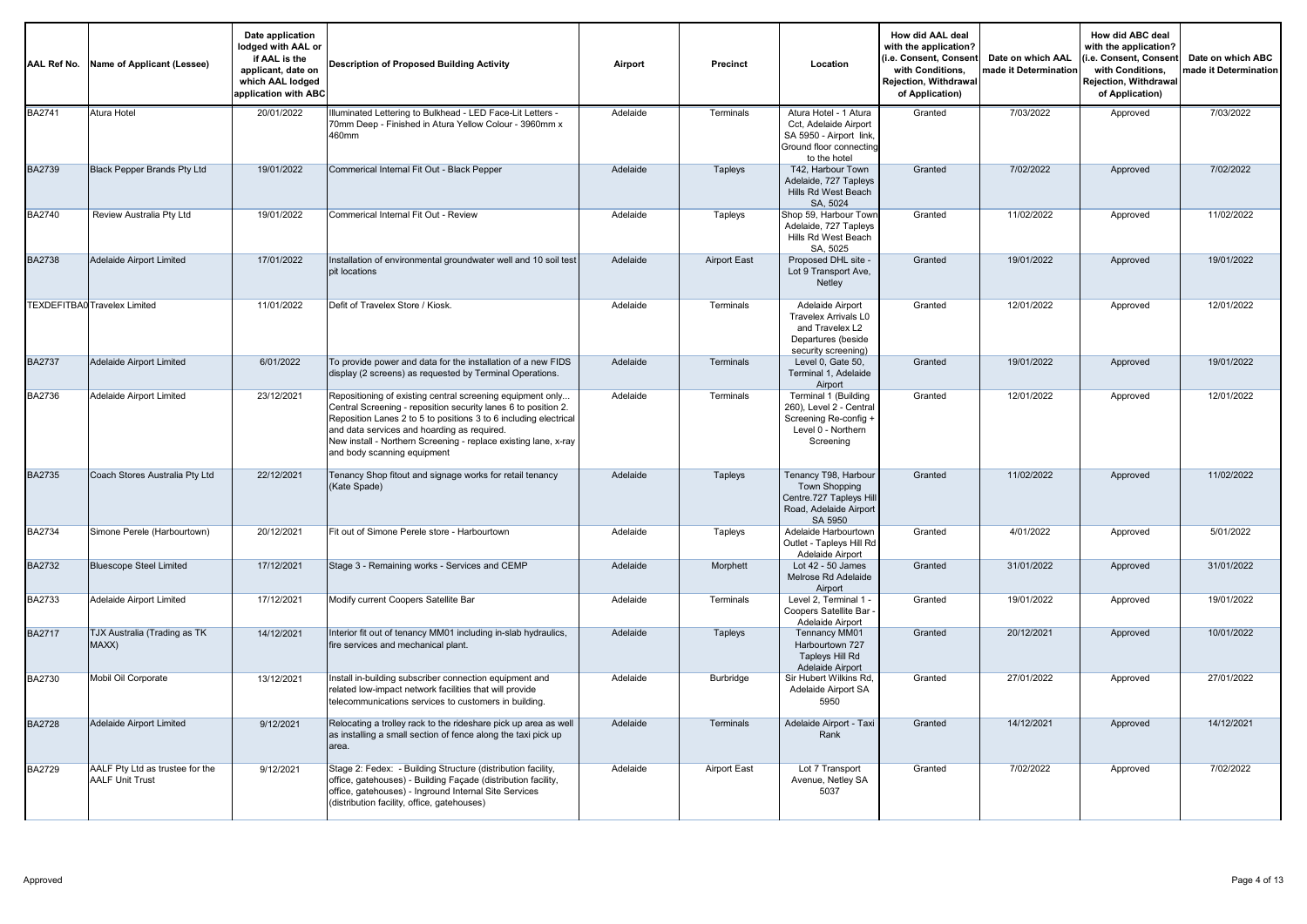| AAL Ref No.   | Name of Applicant (Lessee)                  | Date application<br>lodged with AAL or<br>if AAL is the<br>applicant, date on<br>which AAL lodged<br>application with ABC | Description of Proposed Building Activity                                                                                                                                                                                                                                                                                                                                                                            | Airport  | Precinct         | Location                                                                                                                                                             | How did AAL deal<br>with the application?<br>(i.e. Consent, Consent<br>with Conditions.<br>Reiection. Withdrawal<br>of Application) | Date on which AAL<br>nade it Determination | How did ABC deal<br>with the application?<br>(i.e. Consent, Consen<br>with Conditions,<br>Rejection, Withdrawal<br>of Application) | Date on which ABC<br>made it Determination |
|---------------|---------------------------------------------|---------------------------------------------------------------------------------------------------------------------------|----------------------------------------------------------------------------------------------------------------------------------------------------------------------------------------------------------------------------------------------------------------------------------------------------------------------------------------------------------------------------------------------------------------------|----------|------------------|----------------------------------------------------------------------------------------------------------------------------------------------------------------------|-------------------------------------------------------------------------------------------------------------------------------------|--------------------------------------------|------------------------------------------------------------------------------------------------------------------------------------|--------------------------------------------|
|               | TEX-Retail-BAI Adelaide Airport Limited     | 8/12/2021                                                                                                                 | Base build alterations and CAT1 works to alignment with the<br>new tenancy configuration including realignment of<br>intertenancy wall, new and reconditioned A/C system, kitchen<br>exhaust unit, power (including new emergency lights and exit<br>lights) and hydraulic modifications.                                                                                                                            | Adelaide | <b>Terminals</b> | Tenancy L02-02 & L02-<br>03                                                                                                                                          | Granted                                                                                                                             | 15/12/2021                                 | Approved                                                                                                                           | 15/02/2022                                 |
| BA2725        | AAL                                         | 26/11/2021                                                                                                                | Install two replacement groundwater monitoring wells to a<br>maximum depth of 5.0 meters below ground level. Well<br>casing Class 18, 50mm uPVC, finished with metal gatics.                                                                                                                                                                                                                                         | Adelaide | Terminals        | Adjacent taxi drop of<br>area, around T1<br>generator diesel<br>underground storage<br>tanks.                                                                        | Granted                                                                                                                             | 2/12/2021                                  | Approved                                                                                                                           | 2/12/2021                                  |
| BA2713        | <b>SA Pathology</b>                         | 24/11/2021                                                                                                                | Erection of 15m x 35m marquee, with AC, and internal<br>transportable buildings suitable for COVID testing facility.                                                                                                                                                                                                                                                                                                 | Adelaide | Terminals        | Chauffeur area,<br>Adelaide Airport                                                                                                                                  | Granted                                                                                                                             | 30/11/2021                                 | Approved                                                                                                                           | 1/12/2021                                  |
| <b>BA2720</b> | Adelaide Airport Limited                    | 24/11/2021                                                                                                                | Replacement of air conditioning systems to Buildings 111 and<br>172. The existing built-up air handling unit in Building 111 will<br>be replaced with two packaged type AC units. The scope for<br>Building 172 includes replacement of two DX air conditioning<br>units incorporating VAV/electric reheats with heat recovery<br>VRV type multihead ducted units. Minor associated builders<br>works also required. | Adelaide | Terminals        | Buildings 111 and 172                                                                                                                                                | Granted                                                                                                                             | 2/12/2021                                  | Approved                                                                                                                           | 6/12/2021                                  |
| <b>BA2723</b> | <b>Bluescope Steel Limited</b>              | 24/11/2021                                                                                                                | Stage 2 - BlueScope - Buildings footings, structural steel,<br>cladding, concrete floors & pavements, and civil stormwater                                                                                                                                                                                                                                                                                           | Adelaide | Morphett         | Lot $42 - 50$ James<br>Melrose Rd Adelaide<br>Airport                                                                                                                | Granted                                                                                                                             | 22/12/2021                                 | Approved                                                                                                                           | 12/01/2022                                 |
| BA2721        | Vodafone Network Ptv Ltd                    | 18/11/2021                                                                                                                | Replacement of existing Huawei racks and equipment with<br>Nokia equipment in the same footprint in the Level 1 IT<br>Equipment Room. Installation of a small receive-only GPS<br>antenna on the rooftop, and a cable to the IT Equipment<br>Room. (See comments below)                                                                                                                                              | Adelaide | Terminals        | Level 1 IT Equipment<br>Room and rooftop                                                                                                                             | Granted                                                                                                                             | 8/03/2022                                  | Approved                                                                                                                           | 9/03/2022                                  |
| BA2719        | Adelaide Airport Limited                    | 16/11/2021                                                                                                                | Installation of new 12 core SMOF between B142 and Gate J<br>for stable network connection and other IT services.                                                                                                                                                                                                                                                                                                     | Adelaide | Terminals        | Building 142 (ex Qantas<br>Catering) and Gate J                                                                                                                      | Granted                                                                                                                             | 2/12/2021                                  | Approved                                                                                                                           | 2/12/2021                                  |
| BA2718        | Adelaide Airport Limited for Bega<br>Cheese | 15/11/2021                                                                                                                | Bega Cheese - Internal refurbishment of office and<br>warehouse                                                                                                                                                                                                                                                                                                                                                      | Adelaide | Terminals        | 3 Comley Street,<br>Adelaide Airport, South<br>Australia 5950                                                                                                        | Granted                                                                                                                             | 16/12/2021                                 | Approved                                                                                                                           | 16/12/2021                                 |
| BA2715        | Hertz Australia Pty Ltd                     | 12/11/2021                                                                                                                | Signage update at the following locations: In terminal counter<br>Airport car rental car park Hertz booth and surrounding<br>wayfidning / Turnaround/Wash faciity                                                                                                                                                                                                                                                    | Adelaide | <b>Terminals</b> | <b>Hertz Tenanted areas</b><br>Adelaide Airport - Back<br>up site /Wash Facility<br>Sir Hubert Wilkins Rd<br>Adelaide Airport /<br>Terminal / Multi level<br>Carpark | Granted                                                                                                                             | 17/11/2021                                 | Approved                                                                                                                           | 17/11/2021                                 |
| BA2714        | Virgin Australia                            | 11/11/2021                                                                                                                | Installation of motorised blinds in main lounge to the windows.<br>This requires fixing brackets and mounts to the existing<br>recess and installation or power run to the tenancy board                                                                                                                                                                                                                             | Adelaide | Terminals        | Virgin Australia Lounge                                                                                                                                              | Granted                                                                                                                             | 19/11/2021                                 | Approved                                                                                                                           | 19/11/2021                                 |
| BA2712        | Australia Post                              | 10/11/2021                                                                                                                | Aust Post 2. Temporary generator to run warehouse package<br>mechanical units only.                                                                                                                                                                                                                                                                                                                                  | Adelaide | Burbridge        | 5 Butler Boulevard,<br>Adelaide Airport                                                                                                                              | Granted                                                                                                                             | 15/12/2021                                 | Approved                                                                                                                           | 22/12/2021                                 |
| BA2711        | Industrie Clothing                          | 8/11/2021                                                                                                                 | Fitout works - Industrie Clothing - Harbourtown                                                                                                                                                                                                                                                                                                                                                                      | Adelaide | Tapleys          | T107/108, Harbourtown<br>727 Tapleys Hill Rd<br>West Beach                                                                                                           | Granted                                                                                                                             | 15/11/2021                                 | Approved                                                                                                                           | 16/11/2021                                 |
| <b>BA2710</b> | Signal Brands Australia                     | 5/11/2021                                                                                                                 | Retail tenancy for Guess - Harbourtown                                                                                                                                                                                                                                                                                                                                                                               | Adelaide | Tapleys          | T119, Harbourtown 727<br>Tapleys Hill Rd West<br>Beach                                                                                                               | Granted                                                                                                                             | 15/11/2021                                 | Approved                                                                                                                           | 16/11/2021                                 |
| <b>BA2709</b> | Adelaide Airport Ltd                        | 3/11/2021                                                                                                                 | Install new footpath to connect SRW footpath to Atura Circuit                                                                                                                                                                                                                                                                                                                                                        | Adelaide | Terminals        | Inbetween Sir Richard<br>Williams Drive and<br>Atura Circuit                                                                                                         | Granted                                                                                                                             | 5/11/2021                                  | Approved                                                                                                                           | 7/11/2021                                  |
| <b>BA2707</b> | <b>Hertz Australia</b>                      | 1/11/2021                                                                                                                 | Refurbish existing Hertz office - Multi level carpark                                                                                                                                                                                                                                                                                                                                                                | Adelaide | Terminals        | Hertz Car Rental -<br>Multi-level carpark<br>Adelaide Airport                                                                                                        | Granted                                                                                                                             | 18/11/2021                                 | Approved                                                                                                                           | 18/11/2021                                 |
| <b>BA2708</b> | Kingmill Pty Ltd, t/a Thrifty Car<br>Rental | 1/11/2021                                                                                                                 | Remodel/refit of Retail space, Rebrand external parking<br>presence, removal and replacing signage (like for like)<br>throughout airport (for Transition into Sixt Rent A Car)                                                                                                                                                                                                                                       | Adelaide | Terminals        | Terminal Counter and<br>Retail Outlet - T1<br>Adelaide Airport                                                                                                       | Granted                                                                                                                             | 18/11/2021                                 | Approved                                                                                                                           | 18/11/2021                                 |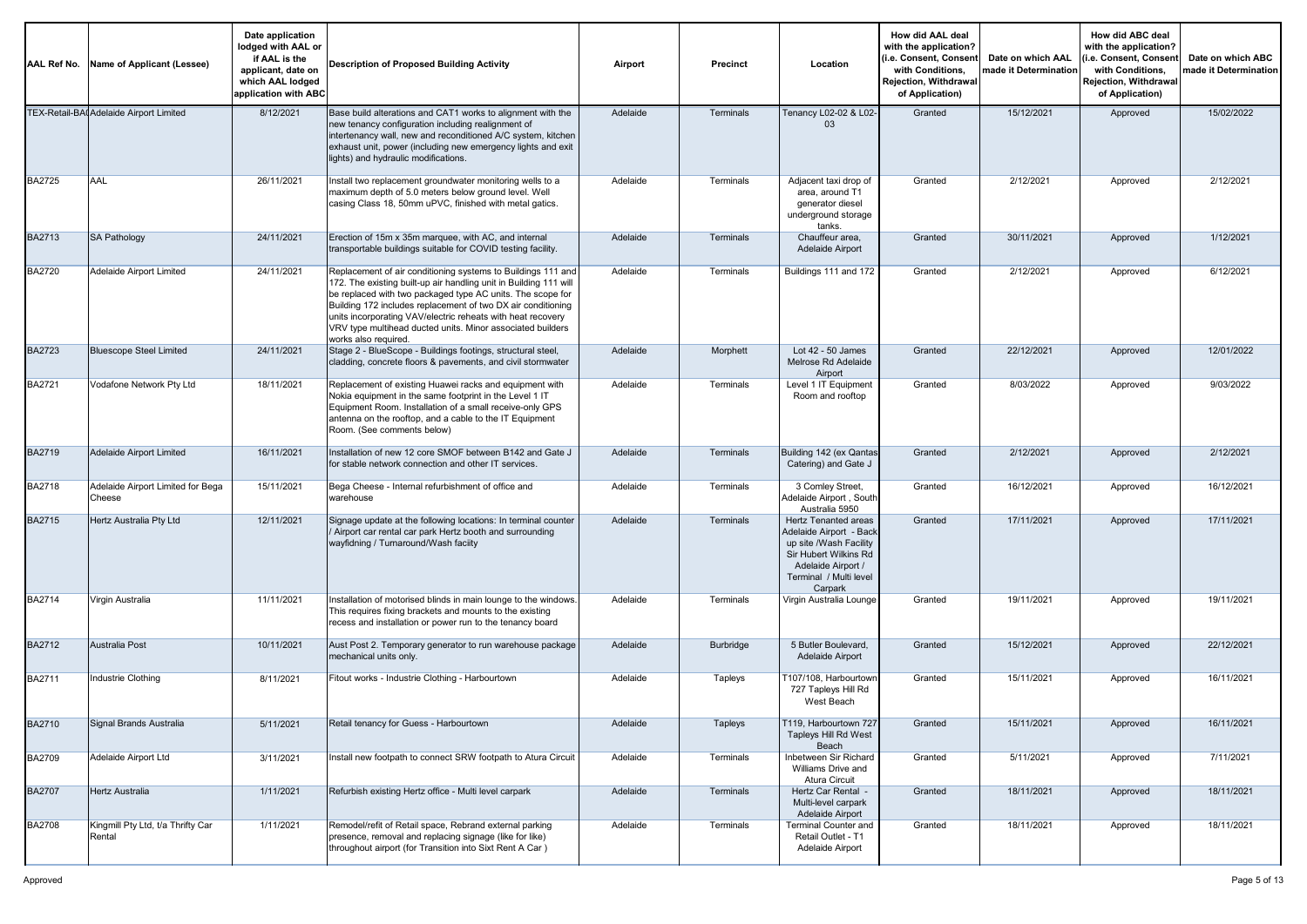| <b>AAL Ref No.</b> | Name of Applicant (Lessee)                                      | Date application<br>lodged with AAL or<br>if AAL is the<br>applicant, date on<br>which AAL lodged<br>application with ABC | <b>Description of Proposed Building Activity</b>                                                                                                                                                                                                      | Airport  | <b>Precinct</b>     | Location                                                                                                | How did AAL deal<br>with the application?<br>i.e. Consent, Consent<br>with Conditions,<br>Rejection, Withdrawal<br>of Application) | Date on which AAL<br>made it Determination | How did ABC deal<br>with the application?<br>(i.e. Consent, Consen<br>with Conditions,<br>Rejection, Withdrawal<br>of Application) | Date on which ABC<br>made it Determination |
|--------------------|-----------------------------------------------------------------|---------------------------------------------------------------------------------------------------------------------------|-------------------------------------------------------------------------------------------------------------------------------------------------------------------------------------------------------------------------------------------------------|----------|---------------------|---------------------------------------------------------------------------------------------------------|------------------------------------------------------------------------------------------------------------------------------------|--------------------------------------------|------------------------------------------------------------------------------------------------------------------------------------|--------------------------------------------|
| <b>BA2706</b>      | Adelaide Airport Ltd                                            | 28/10/2021                                                                                                                | Installation of two groundwater monitoring wells. - FedEx site                                                                                                                                                                                        | Adelaide | <b>Airport East</b> | Transport Ave, Netley<br>FedEx site                                                                     | Granted                                                                                                                            | 29/10/2021                                 | Approved                                                                                                                           | 2/11/2021                                  |
| <b>BA2704</b>      | Adelaide Airport Ltd                                            | 19/10/2021                                                                                                                | BBP - Installation of a new Switching Cubicle and High<br>Voltage underground extension from a new stobie pole<br>located on Rutland Avenue to the new switching Cubicle<br>located next to the existing SWC C2584.                                   | Adelaide | Burbridge           | <b>Fred Custance Street</b><br>Adelaide Airport                                                         | Granted                                                                                                                            | 9/11/2021                                  | Approved                                                                                                                           | 12/11/2021                                 |
| <b>BA2703</b>      | <b>Bluescope Steel Limited</b>                                  | 8/10/2021                                                                                                                 | Bluescope Steel Limited - Stage 1- Subgrade Compaction                                                                                                                                                                                                | Adelaide | Morphett            | Lot 42 7 50 Sir Donald<br>Bradman Drive,<br>Adelaide Airport<br>(Southern Boundary<br>James Melrose Rd) | Granted                                                                                                                            | 20/10/2021                                 | Approved                                                                                                                           | 26/10/2021                                 |
| <b>BA2659</b>      | Adelaide Airport Limited                                        | 1/10/2021                                                                                                                 | Stage 1 - Canopy demolition (John Dowie sculpture removal<br>enabling works) / Stage 2 - Wall demolition (Vickers Vimy<br>plane removal enabling works) / Stage 3 - Full Building<br>Demolition                                                       | Adelaide | Terminals           | Sir Ross & Keith Smith<br><b>Memorial Building</b><br>(Building 59)                                     | Granted                                                                                                                            | 12/11/2021                                 | Approved                                                                                                                           | 26/11/2021                                 |
| <b>BA2699</b>      | Decjuba                                                         | 29/09/2021                                                                                                                | Decjuba Harbourtown - Fit out                                                                                                                                                                                                                         | Adelaide | Tapleys             | Harbourtown Adelaide<br>Decjuba T48                                                                     | Granted                                                                                                                            | 8/10/2021                                  | Approved                                                                                                                           | 8/10/2021                                  |
| BA2697             | Department of Home Affairs -<br>Australian Border Force         | 23/09/2021                                                                                                                | Department of Home Affairs - Australian Border Force -<br>Replacement of Arrivals SmartGate Kiosks                                                                                                                                                    | Adelaide | Terminals           | L1 Arrivals Hall,<br>Adelaide International<br>Terminal                                                 | Granted                                                                                                                            | 5/10/2021                                  | Approved                                                                                                                           | 5/10/2021                                  |
| BA2698             | <b>Harbourtown for Chemist</b><br>Warehouse                     | 23/09/2021                                                                                                                | Harbourtown Chemist Warehouse - Splicing/jointing in<br>existing Telstra pit                                                                                                                                                                          | Adelaide | Tapleys             | Shop T115 727 Tapleys<br>Hill Rd Adelaide Airport<br>SA 5950                                            | Granted                                                                                                                            | 27/10/2021                                 | Approved                                                                                                                           | 27/10/2021                                 |
|                    | TEX-COM-BAI Adelaide Airport Ltd for Swissport                  | 21/09/2021                                                                                                                | Swissport New Office T1                                                                                                                                                                                                                               | Adelaide | Terminals           | L01-A98 Terminal 1<br>Adelaide Airport                                                                  | Granted                                                                                                                            | 20/10/2021                                 | Approved                                                                                                                           | 25/10/2021                                 |
| <b>BA2696</b>      | AALF Pty Ltd as trustee for the<br><b>AALF Unit Trust</b>       | 16/09/2021                                                                                                                | FedEx works - Stage 1: Complete earthworks (bulk cut to fill),<br>crushed rock pavement makeups and civil stormwater<br>drainage to the site to achieve levels and drainage<br>requirements in accordance with attached plans                         | Adelaide | <b>Airport East</b> | Lot 7 Transport<br>Avenue, Netley SA<br>5037                                                            | Granted                                                                                                                            | 24/11/2021                                 | Approved                                                                                                                           | 25/11/2021                                 |
|                    | TEX-Retail-BAI Hawker Bar By Think Asia Ply Ltd                 | 9/09/2021                                                                                                                 | Hawker Bar - New Cafe Bar Restaurant                                                                                                                                                                                                                  | Adelaide | Terminals           | T1. L02-28 Adelaide<br>Airport                                                                          | Granted                                                                                                                            | 30/11/2021                                 | Approved                                                                                                                           | 23/03/2022                                 |
|                    | TEXDEFITBA0 Adelaide Airport Limited                            | 7/09/2021                                                                                                                 | Bumbu - Shop 3: Remove fixtures, fittings and all signage<br>including repairs. Ceiling, shopfront, lighting and flooring are<br>to remain in situ.                                                                                                   | Adelaide | Terminals           | Shop 3, L2 T1 Adelaide<br>Airport                                                                       | Granted                                                                                                                            | 13/09/2021                                 | Approved                                                                                                                           | 14/09/2021                                 |
| BA2693             | W T H Pty Ltd T/A Avis Australia                                | 19/08/2021                                                                                                                | Avis - Installation of Security Gate at main entrance                                                                                                                                                                                                 | Adelaide | Terminals           | 2 Sir Hubert Wilkins<br>Road, Adelaide Airport                                                          | Granted                                                                                                                            | 17/09/2021                                 | Approved                                                                                                                           | 23/09/2021                                 |
| BA2691             | Growth Point for Australia Post                                 | 18/08/2021                                                                                                                | Aust Post - Facilitate communications installation at 12 Butler<br>Boulevard on behalf of TPG communications.                                                                                                                                         | Adelaide | Burbridge           | 12 Butler Boulevard<br>Adelaide Airport                                                                 | Granted                                                                                                                            | 6/09/2021                                  | Approved                                                                                                                           | 24/09/2021                                 |
| BA2692             | Hugo Boss Australia Pty Ltd                                     | 18/08/2021                                                                                                                | Internal Fitout of existing tenancy for Hugo Boss Shop<br>including new walls, lighting, shopfront cladding & new<br>signage logo and new fixtures.                                                                                                   | Adelaide | Tapleys             | Shop T121 Adelaide<br>Harbour Town Premium<br>Outlets, 727 Tapley's<br>Rd, Adelaide Airport<br>5950 SA  | Granted                                                                                                                            | 3/09/2021                                  | Approved                                                                                                                           | 3/09/2021                                  |
| BA2690             | Newslink Pty Ltd                                                | 13/08/2021                                                                                                                | Relocating and re-terminating two existing fibre optic cables<br>in Main Comms Room South (MCRS) to a FOBOT in MCRS.                                                                                                                                  | Adelaide | Terminals           | Terminal 1 - Mains<br>Comms Room South                                                                  | Granted                                                                                                                            | 6/09/2021                                  | Approved                                                                                                                           | 6/09/2021                                  |
|                    | <b>TEXDEFITBA0</b> Emirates Leisure Retail Australia<br>Pty Ltd | 13/08/2021                                                                                                                | Demolition and removal works of existing kiosk - Hudsons                                                                                                                                                                                              | Adelaide | Terminals           | Hudsons L0 Terminal<br>Adelaide Airport                                                                 | Granted                                                                                                                            | 13/09/2021                                 | Approved                                                                                                                           | 13/09/2021                                 |
|                    | TEX-Retail-BAI Lagardere Travel Retail Pty Ltd                  | 5/08/2021                                                                                                                 | Retail Store Fit-out - Duty Free & Cafe / Convenience                                                                                                                                                                                                 | Adelaide | Terminals           | <b>ADL Airport Departures</b><br>area - Terminal 1                                                      | Granted                                                                                                                            | 13/09/2021                                 | Approved                                                                                                                           | 13/09/2021                                 |
| <b>BA2687</b>      | Bohemia Supply Chain<br>Management Ply Ltd                      | 5/08/2021                                                                                                                 | Shop fitout works - Bohemia Crystal                                                                                                                                                                                                                   | Adelaide | Tapleys             | Harbour Town -<br><b>Tenancy 41 - 727</b><br>Tapleys Hill Rd,<br>Adelaide Airport SA<br>5950            | Granted                                                                                                                            | 13/08/2021                                 | Approved                                                                                                                           | 15/08/2021                                 |
| <b>BA2688</b>      | <b>TAE Aerospace</b>                                            | 5/08/2021                                                                                                                 | Upgrade the Main Switchboard to the TAE Avionics building<br>and hangar 1C.                                                                                                                                                                           | Adelaide | Terminals           | Hangar 1C, James<br>Schofield Drive.<br>Adelaide Airport.                                               | Granted                                                                                                                            | 6/09/2021                                  | Approved                                                                                                                           | 7/09/2021                                  |
| BA2689<br>Approved | Retail Apparel Group                                            | 5/08/2021                                                                                                                 | Fitout of Retail Tenancy - Rockwear Clothing Store. Works<br>include new power, data, lighting, plasterboard ceilings,<br>bulkheads, partition walls, shopfront glazing, floor coating,<br>painting, wall panelling, signage, cabinetry and fixtures. | Adelaide | Tapleys             | Shop T39-T39A,<br>Harbour Town<br>Adelaide, 727 Tapleys<br>Hill Road, Adelaide<br>Airport SA 5950       | Granted                                                                                                                            | 16/08/2021                                 | Approved                                                                                                                           | 17/08/2021<br>Page 6 of 13                 |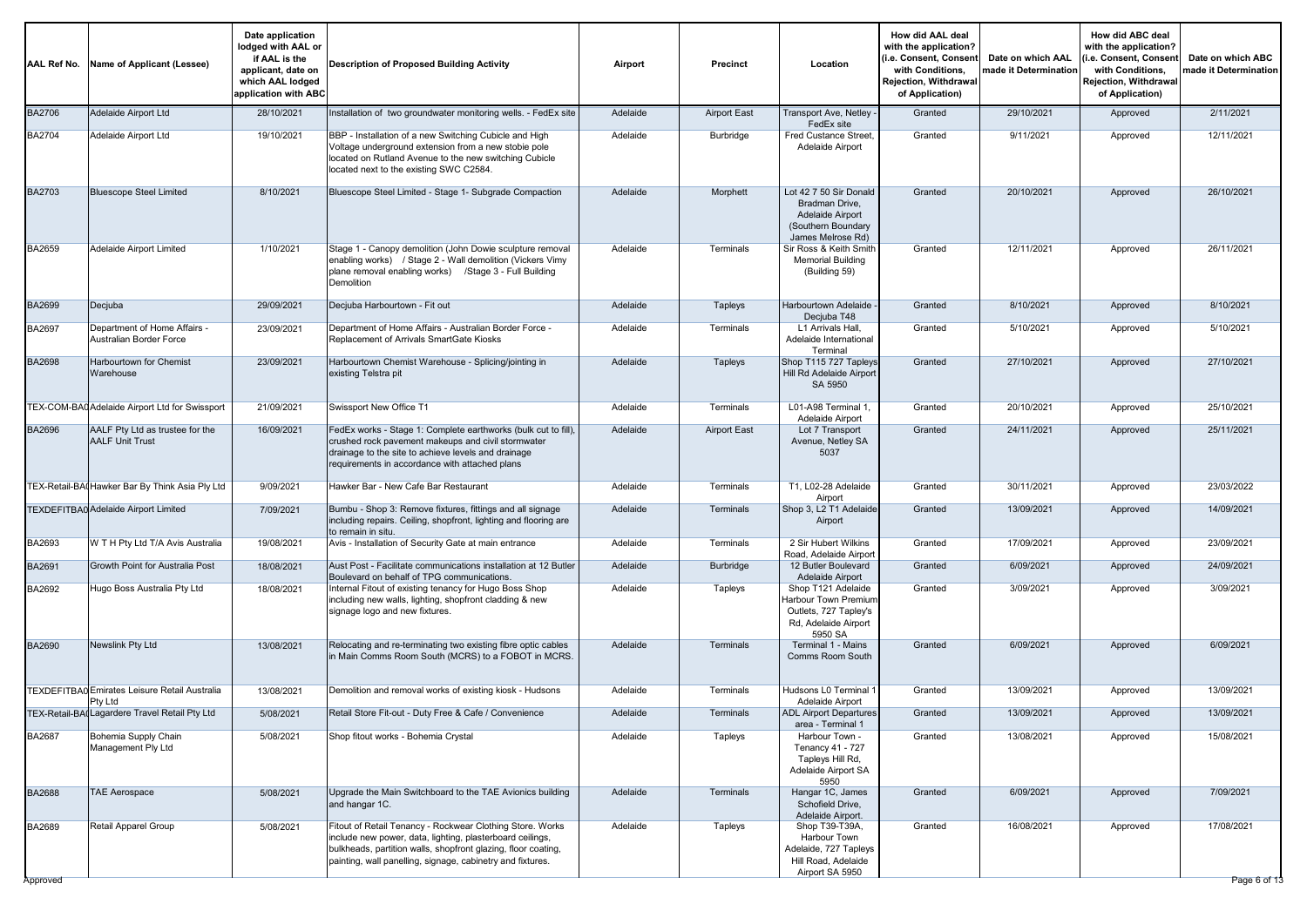| AAL Ref No.                | Name of Applicant (Lessee)                                  | Date application<br>lodged with AAL or<br>if AAL is the<br>applicant, date on<br>which AAL lodged<br>application with ABC | <b>Description of Proposed Building Activity</b>                                                                                                                                   | Airport  | Precinct         | Location                                                                                              | How did AAL deal<br>with the application?<br>i.e. Consent, Consent)<br>with Conditions.<br>Rejection, Withdrawal<br>of Application) | Date on which AAL<br>nade it Determination | How did ABC deal<br>with the application?<br>i.e. Consent, Consent<br>with Conditions,<br>Rejection, Withdrawal<br>of Application) | Date on which ABC<br>nade it Determination |
|----------------------------|-------------------------------------------------------------|---------------------------------------------------------------------------------------------------------------------------|------------------------------------------------------------------------------------------------------------------------------------------------------------------------------------|----------|------------------|-------------------------------------------------------------------------------------------------------|-------------------------------------------------------------------------------------------------------------------------------------|--------------------------------------------|------------------------------------------------------------------------------------------------------------------------------------|--------------------------------------------|
| <b>BA2683</b>              | Coach Stores Australia Pty Lt                               | 29/07/2021                                                                                                                | Tenancy Shop fitout and signage works for retail tenancy<br>(Coach)                                                                                                                | Adelaide | Tapleys          | Tenancy T99, Harbour<br>Town Shopping<br>Centre.727 Tapleys Hill<br>Road, Adelaide Airport<br>SA 5950 | Granted                                                                                                                             | 6/08/2021                                  | Not yet determined                                                                                                                 | 7/08/2021                                  |
| BA2681                     | <b>IKEA</b>                                                 | 27/07/2021                                                                                                                | Replace 16 Existing air conditioner units with like for like new<br>ones and new domestic hot water service on a roof platform                                                     | Adelaide | Terminals        | Ikea 397 Sir Donald<br><b>Bradman Drive</b><br>Adelaide Airport                                       | Granted                                                                                                                             | 9/08/2021                                  | Approved                                                                                                                           | 10/08/2021                                 |
| BA2680                     | Ikea Pty Ltd                                                | 19/07/2021                                                                                                                | IKEA Pty Ltd - Installing a platform and louvre on roof for air<br>conditioning chillers.                                                                                          | Adelaide | Terminals        | Ikea 397 Sir Donald<br><b>Bradman Drive</b><br>Adelaide Airport -<br>Plantroom roof                   | Granted                                                                                                                             | 2/08/2021                                  | Approved                                                                                                                           | 2/08/2021                                  |
|                            | TEX-Retail-BAI McDonalds Australia Ltd                      | 8/07/2021                                                                                                                 | McDonalds Australia Ltd - Fit-out of tenancy                                                                                                                                       | Adelaide | Terminals        | L02-25 - T1 Adelaide<br>Airport                                                                       | Granted                                                                                                                             | 4/08/2021                                  | Approved                                                                                                                           | 4/08/2021                                  |
| TEX-Retail-BAI Sushi Sushi |                                                             | 7/07/2021                                                                                                                 | New fitout of new sushi take-away kiosk                                                                                                                                            | Adelaide | <b>Terminals</b> | Tenancy L02 - 024,<br>Adelaide Airport, 1<br>James Schofield Dr,<br>Adelaide Airport SA<br>5950       | Granted                                                                                                                             | 3/08/2021                                  | Approved                                                                                                                           | 10/08/2021                                 |
| <b>BA2678</b>              | <b>Bendon Lingerie</b>                                      | 5/07/2021                                                                                                                 | Retail Fitout - Bendon Lingerie                                                                                                                                                    | Adelaide | Tapleys          | Harbourtown Outlet<br>Tapleys Hill Rd<br>Adelaide Airport                                             | Granted                                                                                                                             | 2/08/2021                                  | Approved                                                                                                                           | 3/08/2021                                  |
| <b>BA2677</b>              | Witchery                                                    | 2/07/2021                                                                                                                 | Witchery - Relocation of existing fixtures and fittings from old<br>site to new tenancy.                                                                                           | Adelaide | Tapleys          | Shop T5 Harbour<br>Town, 727 Tapleys Hill<br>Rd, Adelaide Airport SA<br>5950                          | Granted                                                                                                                             | 14/07/2021                                 | Approved                                                                                                                           | 14/07/2021                                 |
| BA2676                     | Alliance Airlines Pty Ltd                                   | 25/06/2021                                                                                                                | Install in-building subscriber connection equipment and<br>related low-impact network facilities that will provide<br>telecommunications services to customer in building.         | Adelaide | Terminals        | Shop B10, 1 James<br>Schofield Drive,<br>Adelaide Airport SA<br>5950 (Alliance Gate 50)               | Granted                                                                                                                             | 16/09/2021                                 | Approved                                                                                                                           | 16/09/2021                                 |
| BA2673                     | Airservices Australia                                       | 22/06/2021                                                                                                                | Install in-building subscriber connection equipment and<br>related network facilities that will provide telecommunication<br>services to customer.                                 | Adelaide | Runways          | Tower Building, Sir<br><b>Richard Williams Ave</b><br>Adelaide Airport                                | Granted                                                                                                                             | 8/07/2021                                  | Approved                                                                                                                           | 8/07/2021                                  |
| BA2674                     | HARBOUR TOWN PREMIUM<br>OUTLETS ADELAIDE (LEWIS<br>CAPITAL) | 22/06/2021                                                                                                                | AMBIENT UPGRADE OF NORTHERN PRECINCT &<br><b>AMENITIES</b>                                                                                                                         | Adelaide | Tapleys          | HARBOUR TOWN 727<br>TAPLEY HILLS ROAD,<br>ADELAIDE AIRPORT<br>SA 5950                                 | Granted                                                                                                                             | 8/10/2021                                  | Approved                                                                                                                           | 8/10/2021                                  |
| BA2671                     | Harbourtown: Sub Lessee -<br>Kathmandu                      | 16/06/2021                                                                                                                | Retail store fitout - Kathmandu                                                                                                                                                    | Adelaide | Tapleys          | Tenancy T66 and T67<br><b>Harbourtown Tapleys</b><br>Hill Rd Adelaide Airport                         | Granted                                                                                                                             | 23/06/2021                                 | Approved                                                                                                                           | 23/06/2021                                 |
| BA2670                     | Mackycorp Pty Ltd                                           | 15/06/2021                                                                                                                | Geotechnical investigation via the drilling of 20 x boreholes on<br>the site in locations marked                                                                                   | Adelaide | Airport East     | Lot 7 Transport<br>Avenue, Adelaide<br>Airport                                                        | Granted                                                                                                                             | 18/06/2021                                 | Approved                                                                                                                           | 18/06/2021                                 |
| <b>BA2669</b>              | Airservices Australia                                       | 11/06/2021                                                                                                                | Recovery of soil samples by hand at 2 locations at the Fire<br>Station - max width 0.5m BGL, max width 0.5m. Holes to be<br>imediately backfillded and levelled to ground surface. | Adelaide | Runways          | Firestation - Tower Rd,<br>Adelaide Airport                                                           | Granted                                                                                                                             | 16/06/2021                                 | Approved                                                                                                                           | 22/06/2021                                 |
| <b>BA2667</b>              | David Simmons                                               | 9/06/2021                                                                                                                 | Kick Start for Kids - Install fencing to western and nothern<br>boundaries                                                                                                         | Adelaide | Morphett         | 87 James Melrose<br>Road, Adelaide Airport                                                            | Granted                                                                                                                             | 23/06/2021                                 | Approved                                                                                                                           | 23/06/2021                                 |
| <b>BA2668</b>              | 120 Frome Pty Ltd                                           | 9/06/2021                                                                                                                 | Geotech Investigation - bore hole drilling and sampling for<br><b>BlueScope facility</b>                                                                                           | Adelaide | Morphett         | James Melrose Road,<br>Adelaide Airport                                                               | Granted                                                                                                                             | 11/06/2021                                 | Approved                                                                                                                           | 11/06/2021                                 |
| <b>BA2665</b>              | Adelaide Airport Limited                                    | 8/06/2021                                                                                                                 | Hoarding - Gate 18 Tenancy & Departure Duty Free as part<br>of Tex                                                                                                                 | Adelaide | Terminals        | L02 - T1 Adelaide<br>Airport                                                                          | Granted                                                                                                                             | 15/06/2021                                 | Approved                                                                                                                           | 15/06/2021                                 |
| <b>BA2666</b>              | <b>APN Property Group</b>                                   | 8/06/2021                                                                                                                 | Provet Pty Ltd - Supply and installation of Kohler 33kVA<br>Diesel Generator Set with ATS (Automatic Transfer Switch)<br>fitted with Sound Acoustic Enclosure                      | Adelaide | Burbridge        | 2nd parking space from<br>Warehouse Roller<br><b>Shutter Door</b>                                     | Granted                                                                                                                             | 19/07/2021                                 | Approved                                                                                                                           | 26/07/2021                                 |
|                            | TEX-Retail-BAI WHSmith Australia Pty Ltd                    | 26/05/2021                                                                                                                | Fit out of retail tenancy - New WHSmith retail store                                                                                                                               | Adelaide | Terminals        | Tenancy L02-17, T1<br>Adelaide Airport                                                                | Granted                                                                                                                             | 2/06/2021                                  | Approved                                                                                                                           | 2/06/2021                                  |
| <b>BA2664</b>              | Bunzl                                                       | 25/05/2021                                                                                                                | NBN Installation and Maintenance - Haul fiber cable along<br>Butler Avenue into the building through existing conduits.                                                            | Adelaide | Burbridge        | 1 Butler Boulevard,<br>Adelaide Airport SA                                                            | Granted                                                                                                                             | 26/05/2021                                 | Approved                                                                                                                           | 26/05/2021                                 |
|                            |                                                             |                                                                                                                           | There are no civil works involved and the team will simply<br>haul cable along Butler Avenue and into the building.                                                                |          |                  |                                                                                                       |                                                                                                                                     |                                            |                                                                                                                                    |                                            |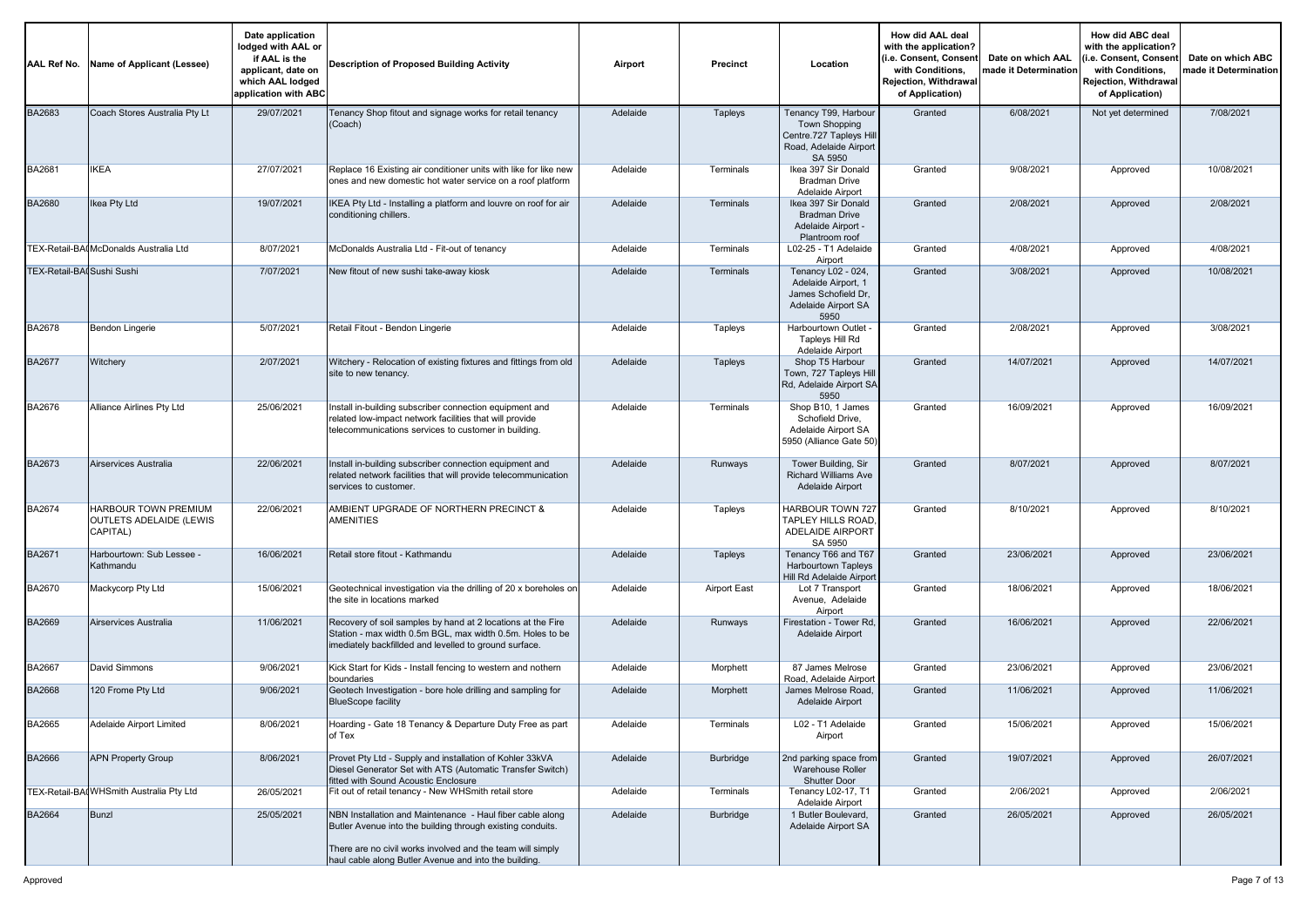| <b>AAL Ref No.</b>     | Name of Applicant (Lessee)                                                   | Date application<br>lodged with AAL or<br>if AAL is the<br>applicant, date on<br>which AAL lodged<br>application with ABC | <b>Description of Proposed Building Activity</b>                                                                                                                                                                                                                         | Airport  | Precinct            | Location                                                                                                | How did AAL deal<br>with the application?<br>(i.e. Consent, Consent<br>with Conditions.<br><b>Rejection. Withdrawal</b><br>of Application) | Date on which AAL<br>nade it Determination | How did ABC deal<br>with the application?<br>(i.e. Consent, Consen<br>with Conditions.<br>Rejection, Withdrawal<br>of Application) | Date on which ABC<br>nade it Determination |
|------------------------|------------------------------------------------------------------------------|---------------------------------------------------------------------------------------------------------------------------|--------------------------------------------------------------------------------------------------------------------------------------------------------------------------------------------------------------------------------------------------------------------------|----------|---------------------|---------------------------------------------------------------------------------------------------------|--------------------------------------------------------------------------------------------------------------------------------------------|--------------------------------------------|------------------------------------------------------------------------------------------------------------------------------------|--------------------------------------------|
|                        | TEX-Retail-BAI WHSmith Australia Pty Ltd                                     | 25/05/2021                                                                                                                | Fit out of retail tenancy - New WHSmith retail store - South                                                                                                                                                                                                             | Adelaide | Terminals           | Tenancy L02-48, T1<br>Adelaide Airport (South)                                                          | Granted                                                                                                                                    | 2/06/2021                                  | Approved                                                                                                                           | 2/06/2021                                  |
| BA2662                 | <b>Bunzl Outsourcing Services</b><br>Limited                                 | 21/05/2021                                                                                                                | Haul Fibre Optic Cable from existing TPG Pit outside 5 Butler<br>Boulevard, through existing Telstra Network to Main Comms<br>room of Bunzl @ 1 Vimy Avenue                                                                                                              | Adelaide | Burbridge           | Butler Boulevard / Vimy<br>Ave / Bunzl Premesis                                                         | Granted                                                                                                                                    | 26/05/2021                                 | Approved                                                                                                                           | 26/05/2021                                 |
| BA2663                 | Adelaide Airport Ltd                                                         | 21/05/2021                                                                                                                | Gate 50 Walkway Drainage - Civil works - Pit/trench to be<br>excavated up to 1m. Storm Water Pipe & drainage trench to<br>be installed for stormwater drainage. Asphalt re-instatement<br>of trench.                                                                     | Adelaide | Terminals           | Gate 50 Walkwav<br>Drainage                                                                             | Granted                                                                                                                                    | 7/10/2021                                  | Approved                                                                                                                           | 8/10/2021                                  |
| <b>BA2661</b>          | <b>Harbour Town Premium Outlets</b><br>Adelaide                              | 20/05/2021                                                                                                                | Demolish existing coolrooms and replace with steel frame<br>walls and gyprock to create new storage areas.                                                                                                                                                               | Adelaide | Tapleys             | Nth Precinct - Ex<br>Woolworths tenancy -<br>Harbourtown Tapleys<br>Hill Rd Adelaide Airport<br>SA 5950 | Granted                                                                                                                                    | 1/06/2021                                  | Approved                                                                                                                           | 1/06/2021                                  |
| BA2660                 | Growthpoint (Australia Post)                                                 | 18/05/2021                                                                                                                | Installation of a new 1500kVA pad mounted transformer                                                                                                                                                                                                                    | Adelaide | Burbridge           | 2-16 Butler Boulevard<br>Adelaide Airport SA<br>5950                                                    | Granted                                                                                                                                    | 25/05/2021                                 | Approved                                                                                                                           | 28/05/2021                                 |
| <b>BA2655</b>          | Kooyonga Golf Club Incorporated                                              | 7/05/2021                                                                                                                 | Installation of a 1m high retaining wall and 2.1m high brush<br>fence 30m in length on southern boundary between the<br>course and Sir Donald Bradman Drive.                                                                                                             | Adelaide | Terminals           | Southern boundary of<br>Kooyonga Golf Course<br>and Sir Donald<br><b>Bradman Drive</b>                  | Granted                                                                                                                                    | 1/07/2021                                  | Approved                                                                                                                           | 1/07/2021                                  |
| BA2656                 | Kick Start for Kids                                                          | 7/05/2021                                                                                                                 | Bringing water from SA Water meter to Kick Start for Kids<br>Irrigation for landscaping purposes. 200 mm wide x 450mm<br>deep mainline trench along fenceline between Kick Start for<br>Kids (northern point) and SA Water boundary (southern point)                     | Adelaide | Morphett            | James Melrose Drive<br>between Kick Start for<br>Kids and SA Water<br>boundary                          | Granted                                                                                                                                    | 21/05/2021                                 | Approved                                                                                                                           | 24/05/2021                                 |
| <b>BA2657</b>          | Harbourtown for Tecon Australia<br>(Wild Rhino)                              | 7/05/2021                                                                                                                 | Internal Fitout - Wild Rhino                                                                                                                                                                                                                                             | Adelaide | Tapleys             | Shop T 08, 727 Tapleys<br>Hill Road, Adelaide<br>Airport SA 5950                                        | Granted                                                                                                                                    | 27/05/2021                                 | Approved                                                                                                                           | 27/05/2021                                 |
| BA2658                 | <b>Fast Future Brands</b>                                                    | 7/05/2021                                                                                                                 | Minor shop fitout works to an existing retail tenancy -<br>Harbourtown for Fast Future Brands                                                                                                                                                                            | Adelaide | Tapleys             | Harbourtown Premium<br>Outlet, Tenancy 6/7                                                              | Granted                                                                                                                                    | 19/05/2021                                 | Approved                                                                                                                           | 19/05/2021                                 |
| <b>BA2654</b>          | Harbourtown: Sub Lessee -<br>Luxottica Retail Pty Ltd                        | 28/04/2021                                                                                                                | Refurbishment of Sunglass Hut store - Harbourtown                                                                                                                                                                                                                        | Adelaide | Tapleys             | Harbourtown 727<br>Tapleys Hill Rd<br>Adelaide Airport SA<br>5950                                       | Granted                                                                                                                                    | 10/05/2021                                 | Approved                                                                                                                           | 10/05/2021                                 |
| BA2653                 | South Australian Police                                                      | 19/04/2021                                                                                                                | 2300mm high chainmesh fencing - Supply and installation of<br>1800mm galvanised chainmesh fencing with 3 strands of<br>barbed wire above. Approx 4m - to restict access along<br>Northern edge of the Police airwing building.                                           | Adelaide | Terminals           | South Australian Police<br>Airwing, 25 James<br>Schofield Drive<br>Adelaide Airport SA<br>5950          | Granted                                                                                                                                    | 10/05/2021                                 | Approved                                                                                                                           | 11/05/2021                                 |
| BA2651                 | <b>Adelaide Airport Limited</b>                                              | 16/04/2021                                                                                                                | Removal and replacement of contaminated PFAS soil within<br>the Airport east precinct located at Transport Ave Netley.<br>Soil to be removed form site and stored on airport with<br>adequate protections as detailed in AAL plan and approved<br>internally             | Adelaide | <b>Airport East</b> | Transport Avenue,<br>Netley, old Building 40<br>location (Old Training<br>School)                       | Granted                                                                                                                                    | 30/04/2021                                 | Approved                                                                                                                           | 2/07/2021                                  |
| <b>BA2650</b>          | Industria Company No 2 Pty Ltd<br>Sub Lessee - Australia Postal<br>Corporate | 15/04/2021                                                                                                                | Australia Post fitout of the existing warehouse and office<br>facility: including demolition, structural & fitout works as detail<br>in the Architectural & services documents (excludes<br>requested electricity upgrade and it communication<br>infrastructure works). | Adelaide | Burbridge           | Unit J, 5 Butler<br>Boulevard, Burbridge<br><b>Business Park Adelaide</b><br>Airport SA 5950            | Granted subject to<br>conditions                                                                                                           | 27/05/2021                                 | Approved                                                                                                                           | 27/05/2021                                 |
| TEX-Retail-BAIJB Hi-Fi |                                                                              | 13/04/2021                                                                                                                | JB Hi-Fi Store fit-out                                                                                                                                                                                                                                                   | Adelaide | <b>Terminals</b>    | L02-44, T1 Adelaide<br>Airport, SA 5950                                                                 | Granted                                                                                                                                    | 4/05/2021                                  | Approved                                                                                                                           | 9/06/2021                                  |
| BA2649                 | Adairs Retail Group Pty Ltd                                                  | 9/04/2021                                                                                                                 | Harbourtown: Sub Lessee - Adairs Retail Group Pty Ltd - Full<br>fit out of retail area and patial fiout of BOH storage                                                                                                                                                   | Adelaide | Tapleys             | T3 & 4, OUTLET<br>CENTRE<br>HARBOURTOWN, SA                                                             | Granted                                                                                                                                    | 27/04/2021                                 | Approved                                                                                                                           | 27/04/2021                                 |
| <b>BA2647</b>          | Black Cab (Yellow Cabs SA)                                                   | 8/04/2021                                                                                                                 | Hauling P100mm nbn Conduit along James Schofield Drive                                                                                                                                                                                                                   | Adelaide | Terminals           | 16 James Schofield<br>Drive Adelaide Airport<br>SA 5950                                                 | Granted                                                                                                                                    | 3/05/2021                                  | Approved                                                                                                                           | 3/05/2021                                  |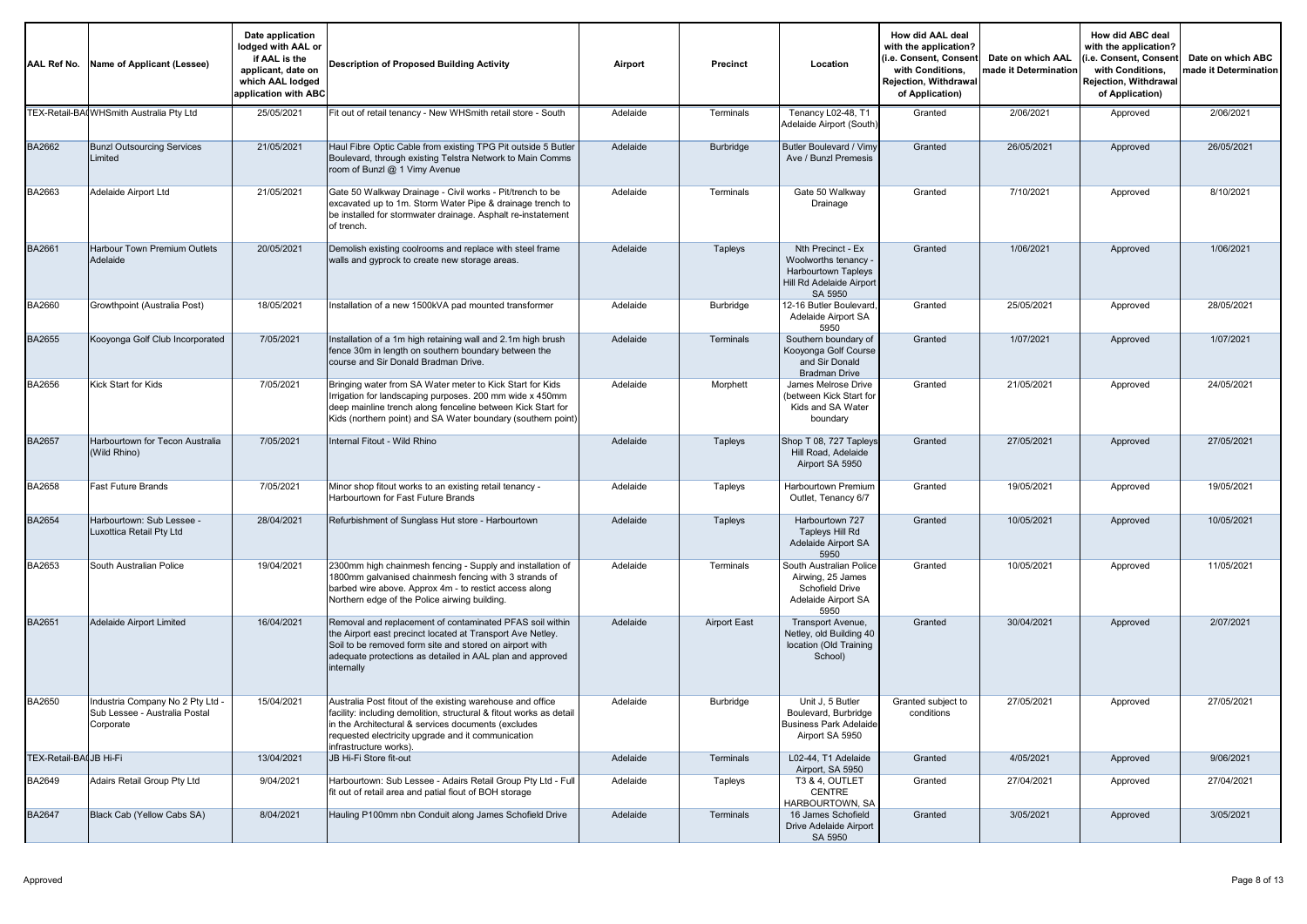|               | AAL Ref No. Name of Applicant (Lessee)                           | Date application<br>lodged with AAL or<br>if AAL is the<br>applicant, date on<br>which AAL lodged<br>application with ABC | Description of Proposed Building Activity                                                                                                                                                                                                                                                                                                                                         | Airport  | <b>Precinct</b> | Location                                                                                            | How did AAL deal<br>with the application?<br>(i.e. Consent, Consen<br>with Conditions,<br>Rejection, Withdrawal<br>of Application) | Date on which AAL<br>nade it Determination | How did ABC deal<br>with the application?<br>(i.e. Consent, Consent<br>with Conditions,<br><b>Rejection, Withdrawal</b><br>of Application) | Date on which ABC<br>nade it Determination |
|---------------|------------------------------------------------------------------|---------------------------------------------------------------------------------------------------------------------------|-----------------------------------------------------------------------------------------------------------------------------------------------------------------------------------------------------------------------------------------------------------------------------------------------------------------------------------------------------------------------------------|----------|-----------------|-----------------------------------------------------------------------------------------------------|------------------------------------------------------------------------------------------------------------------------------------|--------------------------------------------|--------------------------------------------------------------------------------------------------------------------------------------------|--------------------------------------------|
| <b>BA2648</b> | Harbourtown: Sub Lessee - Bonds                                  | 8/04/2021                                                                                                                 | Bonds Harbourtown - Shop fit out intenal                                                                                                                                                                                                                                                                                                                                          | Adelaide | Tapleys         | T116 Harbourtown<br>Shopping Centre, 727<br>Tapleys Hill Rd<br>Adelaide Airport                     | Granted                                                                                                                            | 15/04/2021                                 | Approved                                                                                                                                   | 15/04/2021                                 |
|               | TEX-POPUP-T WHSmith Australia Pty Ltd                            | 8/04/2021                                                                                                                 | Installation of temporary WHSmith store: minor works<br>including sealing existing concrete floor, installation of track<br>ighting, hoarding partitions, temporary power outlets,<br>freestanding fixtures, trellis gates, painting of tenancy walls,<br>core-flute signgage to shopfront, vinyl signage to internal<br>walls. No mechanical, fire or hydraulics services works. | Adelaide | Terminals       | Tenancy L02-43,<br>Adelaide Airport                                                                 | Granted                                                                                                                            | 12/04/2021                                 | Approved                                                                                                                                   | 12/04/2021                                 |
| BA2646        | Corporate Aircraft Charter                                       | 6/04/2021                                                                                                                 | Corporate Aircraft Charter - Shared check in area façade<br>reface                                                                                                                                                                                                                                                                                                                | Adelaide | Terminals       | <b>GA Terminal - Adelaide</b><br>Airport                                                            | Granted                                                                                                                            | 29/04/2021                                 | Approved                                                                                                                                   | 30/04/2021                                 |
| <b>BA2645</b> | Harbourtown: Sub Lessee - Calvin<br>Klein (PVH Brands Australia) | 2/04/2021                                                                                                                 | Retail Fitout Calvin Klein - Harbourtown                                                                                                                                                                                                                                                                                                                                          | Adelaide | Tapleys         | Harbourtown - Shop<br>102/105 - 727 Tapleys<br>Hill Rd Adelaide Airport                             | Granted                                                                                                                            | 23/04/2021                                 | Approved                                                                                                                                   | 23/04/2021                                 |
|               | TEXDEFITBAO Lagardere Travel Retail - Icons<br>(Shop 3)          | 1/04/2021                                                                                                                 | Shop 3: Icons defit                                                                                                                                                                                                                                                                                                                                                               | Adelaide | Terminals       | Shop 3: Terminal 1<br>Adelaide Airport                                                              | Granted                                                                                                                            | 12/04/2021                                 | Approved                                                                                                                                   | 12/04/2021                                 |
| <b>BA2644</b> | Sub Lessee - Tommy Hilfiger<br>(PVH Brands Australia)            | 22/03/2021                                                                                                                | Tommy Hilfiger (PVH Brands Australia) - Retail Fitout<br>ncluding signage - Harbourtown                                                                                                                                                                                                                                                                                           | Adelaide | Tapleys         | Harbourtown - Shop<br>117-118 Tapleys Hill Rd<br>Adelaide Airport                                   | Granted                                                                                                                            | 26/03/2021                                 | Approved                                                                                                                                   | 29/03/2021                                 |
| BA2640        | Bunzl                                                            | 18/03/2021                                                                                                                | Erection of pallet racking within the Warehouse of the new<br>Bunzl Warehouse. (not part of BA2582 - Stage 2 works)                                                                                                                                                                                                                                                               | Adelaide | Burbridge       | Parts 5 and 6 Butler<br><b>Boulevard Adelaide</b><br>Airport                                        | Granted                                                                                                                            | 30/03/2021                                 | Approved                                                                                                                                   | 1/04/2021                                  |
| BA2641        | Levi Strauss Australia                                           | 18/03/2021                                                                                                                | Retail store fit out - Levi Strauss                                                                                                                                                                                                                                                                                                                                               | Adelaide | Tapleys         | T68 Harbourtown 727<br>Tapleys Hill Rd<br>Adelaide Airport SA<br>5950                               | Granted                                                                                                                            | 26/03/2021                                 | Approved                                                                                                                                   | 12/04/2021                                 |
| BA2642        | Harbourtown: Sub Lessee - Novo<br>Shoes Group Pty Ltd            | 18/03/2021                                                                                                                | Novo Shoes Store Fit out                                                                                                                                                                                                                                                                                                                                                          | Adelaide | Tapleys         | Tenancy T21 B -<br>Harbourtown Adelaide<br>Airport                                                  | Granted                                                                                                                            | 26/03/2021                                 | Approved                                                                                                                                   | 26/03/2021                                 |
|               | TEXDEFITBA0 Lagardere Travel Retail - Relay<br>Defit             | 17/03/2021                                                                                                                | Remove fixtures, fittings, and all signage and bring store to a<br>warm shell, including any repairs to the tenancy. The ceiling,<br>shopfront, lighting and flooring are to remain in situ.                                                                                                                                                                                      | Adelaide | Terminals       | Relay (Shop 7), T1 L2<br>Adelaide Airport                                                           | Granted                                                                                                                            | 23/03/2021                                 | Approved                                                                                                                                   | 23/03/2021                                 |
|               | TEXDEFITBA0 Lagardere Travel Retail - Newslink                   | 17/03/2021                                                                                                                | Lagardere Travel Retail - Newslink Shop 5 Defit                                                                                                                                                                                                                                                                                                                                   | Adelaide | Terminals       | Newslink (Shop 5) T1<br>L2 Adelaide Airport                                                         | Granted                                                                                                                            | 23/03/2021                                 | Approved                                                                                                                                   | 23/03/2021                                 |
| BA2638        | <b>Qantas Airways Limited</b>                                    | 17/03/2021                                                                                                                | Create a new door and associated partition wall within an<br>existing corridor space                                                                                                                                                                                                                                                                                              | Adelaide | Terminals       | Qantas Tenancy L2 T1<br>Adelaide Airport                                                            | Granted                                                                                                                            | 29/03/2021                                 | Approved                                                                                                                                   | 6/04/2021                                  |
| BA2634        | Regional Express Holdings Limited                                | 5/03/2021                                                                                                                 | Addition of new office for Rex Airline Airlines staff, partition<br>walls, Aluminum framed with timber entry door, including<br>Aluminum framed glass window                                                                                                                                                                                                                      | Adelaide | Terminals       | L0 T1 - Northern end,<br>Adelaide Airport                                                           | Granted                                                                                                                            | 23/03/2021                                 | Approved                                                                                                                                   | 23/03/2021                                 |
|               | TEXDEFITBA0 Delaware North Companies<br>Australia Pty Ltd        | 2/03/2021                                                                                                                 | T1 Colonel Light Corner Store - Defit Remove and disposal<br>of the counter top, bench-tops and internal cabinets from the<br>store. Removal of TV panels, display units and bench seats.<br>Disconnection of electrical and plumbing in the area.                                                                                                                                | Adelaide | Terminals       | <b>Colonel Light Corner</b><br>Store Level 2 Gate 17-<br>18, Adelaide Airpo                         | Granted                                                                                                                            | 4/03/2021                                  | Approved                                                                                                                                   | 5/03/2021                                  |
| BA2632        | Harbourtown for Macpac Ltd                                       | 26/02/2021                                                                                                                | Full store fit out - Macpac Ltd                                                                                                                                                                                                                                                                                                                                                   | Adelaide | Tapleys         | <b>ADELAIDE HARBOUR</b><br>TOWN Tenancy 93,<br>727 Tapleys Hill Road<br>Adelaide Airport SA<br>5950 | Granted                                                                                                                            | 5/03/2021                                  | Approved                                                                                                                                   | 8/03/2021                                  |
| BA2633        | Menzies Aviation (Australia) Pty<br>Ltd                          | 26/02/2021                                                                                                                | Install in-building subscriber connection equipment and<br>related low-impact network facilities that will provide<br>telecommunications services to customers in the building.                                                                                                                                                                                                   | Adelaide | Terminals       | Office 99A, Atura Cct,<br>Adelaide Airport                                                          | Granted                                                                                                                            | 9/04/2021                                  | Approved                                                                                                                                   | 12/04/2021                                 |
| BA2631        | Alliance Airlines Pty Limited                                    | 25/02/2021                                                                                                                | Fit out of new office including workstations for Alliance<br>Airlines staff, a 1.8m high partition wall, 4x electrical and data<br>points installed to work stations and install of a standing<br>bench along the western wall.                                                                                                                                                   | Adelaide | Terminals       | T1 - Gate 50 Meeting<br>Room                                                                        | Granted                                                                                                                            | 2/03/2021                                  | Approved                                                                                                                                   | 3/03/2021                                  |
|               | TEXDEFITBAO Duty Free stores Australia T/A<br>Aelia Duty Free    | 25/02/2021                                                                                                                | Defit of Duty Free Arrivals L1 store as part of TEx project                                                                                                                                                                                                                                                                                                                       | Adelaide | Terminals       | Duty Free Arrivals Store<br>- T1, Level 1, Shop 16                                                  | Granted                                                                                                                            | 1/03/2021                                  | Approved                                                                                                                                   | 1/03/2021                                  |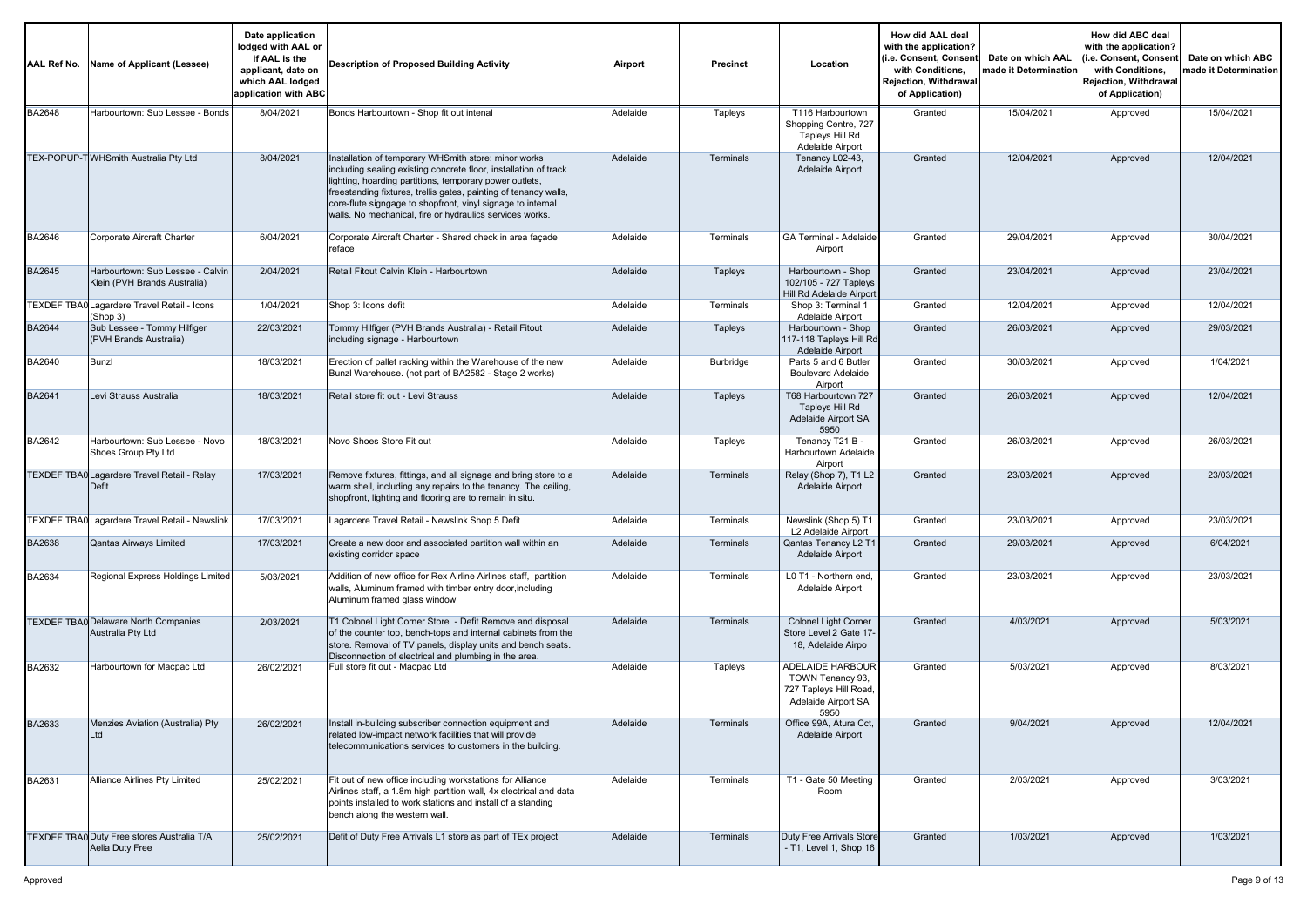| AAL Ref No.        | Name of Applicant (Lessee)                                                                                     | Date application<br>lodged with AAL or<br>if AAL is the<br>applicant, date on<br>which AAL lodged<br>application with ABC | <b>Description of Proposed Building Activity</b>                                                                                                                                                                                                                       | Airport  | <b>Precinct</b>  | Location                                                                                                              | How did AAL deal<br>with the application?<br>(i.e. Consent, Consent<br>with Conditions,<br><b>Rejection, Withdrawal</b><br>of Application) | Date on which AAL<br>made it Determination | How did ABC deal<br>with the application?<br>(i.e. Consent, Consen<br>with Conditions,<br>Rejection, Withdrawal<br>of Application) | Date on which ABC<br>made it Determination |
|--------------------|----------------------------------------------------------------------------------------------------------------|---------------------------------------------------------------------------------------------------------------------------|------------------------------------------------------------------------------------------------------------------------------------------------------------------------------------------------------------------------------------------------------------------------|----------|------------------|-----------------------------------------------------------------------------------------------------------------------|--------------------------------------------------------------------------------------------------------------------------------------------|--------------------------------------------|------------------------------------------------------------------------------------------------------------------------------------|--------------------------------------------|
| <b>BA2630</b>      | Adelaide Airport Limited                                                                                       | 24/02/2021                                                                                                                | Installation of new fire main connection between the Bunzl<br>development and AAL 250mm fire main                                                                                                                                                                      | Adelaide | Burbridge        | Butler Boulevard, Bunzl<br>site, Burbridge<br><b>Business Park</b>                                                    | Not Proceeding                                                                                                                             | 4/03/2021                                  | Approved                                                                                                                           | 5/03/2021                                  |
| BA2629             | Air Voice Group                                                                                                | 22/02/2021                                                                                                                | Retail Fitout - Vodafone                                                                                                                                                                                                                                               | Adelaide | Tapleys          | Harbourtown T04A,<br>Adelaide Airport                                                                                 | Granted                                                                                                                                    | 26/02/2021                                 | Approved                                                                                                                           | 26/02/2021                                 |
| BA2627             | <b>Tierra Environmnet</b>                                                                                      | 18/02/2021                                                                                                                | Installation of one groundwater well up to 4.5m in depth.<br>Sampling of the one new well and two existing wells.                                                                                                                                                      | Adelaide | Patawalonga      | West Beach Precinct<br>Site - West Beach<br>Road                                                                      | Granted                                                                                                                                    | 25/02/2021                                 | Approved                                                                                                                           | 1/03/2021                                  |
|                    | TEX-Retail-BAI Delaware North Retail Services<br>Pty Ltd - T38 Soho                                            | 12/02/2021                                                                                                                | T38 Soho - Fitout                                                                                                                                                                                                                                                      | Adelaide | Terminals        | T38 T1 Adelaide Airport                                                                                               | Granted                                                                                                                                    | 30/03/2021                                 | Approved                                                                                                                           | 17/06/2021                                 |
| BA2625             | Huntha Management<br>(Harbourtown) - Sub Lessee -<br>Waves Hand Car Wash Pty<br>LtdWaves Hand Car Wash Pty Ltd | 11/02/2021                                                                                                                | Construction of hand car wash withn the Harbourtown car<br>park                                                                                                                                                                                                        | Adelaide | Tapleys          | Harbourtown -Tapleys<br>Hill Rd, Adelaide<br>Airport                                                                  | Granted                                                                                                                                    | 20/05/2021                                 | Approved                                                                                                                           | 26/08/2021                                 |
|                    | TEX-Retail-BAI Delaware North Retail Services<br>Pty Ltd - T42 Coopers Alehouse<br>fitout                      | 11/02/2021                                                                                                                | T42 Coopers Alehouse fitout                                                                                                                                                                                                                                            | Adelaide | <b>Terminals</b> | T42 T1 Adelaide Airport                                                                                               | Granted                                                                                                                                    | 30/03/2021                                 | Approved                                                                                                                           | 31/03/2021                                 |
|                    | TEX-Retail-BAI Delaware North Retail Services<br>Pty Ltd - Shop 5 Jamface                                      | 11/02/2021                                                                                                                | Shop 5 Jamface Fitout                                                                                                                                                                                                                                                  | Adelaide | Terminals        | Shop 5, T1 Adelaide<br>Airport                                                                                        | Not Proceeding                                                                                                                             | 19/03/2021                                 | Rejected                                                                                                                           | 19/03/2021                                 |
|                    | TEX-Retail-BAI Delaware North Retail Services<br>Pty Ltd - T45 Pantry                                          | 11/02/2021                                                                                                                | <b>T45 Pantry fitout</b>                                                                                                                                                                                                                                               | Adelaide | Terminals        | T45, T1 Adelaide<br>Airport                                                                                           | Granted                                                                                                                                    | 4/03/2021                                  | Approved                                                                                                                           | 31/03/2021                                 |
| BA2622             | University of Adelaide - West<br><b>Beach Playing Fields</b>                                                   | 1/02/2021                                                                                                                 | Stage 2 Package - Construction of new single story sports<br>clubroom facilities for The University of Adelaide:<br>Superstructure & Fit-out, - Lightweight framing & structural<br>steel, -Roofing & cladding, - Fit-out items (refer to BA2606<br>for stage 1 works) | Adelaide | Torrens          | West Beach Playing<br>Fields, Torrens Precinct                                                                        | Granted                                                                                                                                    | 4/03/2021                                  | Approved                                                                                                                           | 17/03/2021                                 |
| BA2620             | <b>Australian Federal Police</b>                                                                               | 20/01/2021                                                                                                                | Install 4 x double GPO's                                                                                                                                                                                                                                               | Adelaide | Terminals        | L01-98c, Level 1, T1,<br>Adelaide Airport, SA<br>5950                                                                 | Granted                                                                                                                                    | 27/01/2021                                 | Approved                                                                                                                           | 27/01/2021                                 |
| BA2619             | <b>Flinders Clinical Trial Services</b><br>(Zuellig Pharma AU)                                                 | 18/01/2021                                                                                                                | Flinders CTS - Screens to be built infront of the air<br>condtioning units to reduce heat. Screens will be inside the<br>existing fenced area and will be 2.4 metres high                                                                                              | Adelaide | Terminals        | 15 Lum Street, Export<br>Park, 5950 - Right side<br>of building inside<br>fenced area (Air con<br>and generator area) | Granted                                                                                                                                    | 5/02/2021                                  | Approved                                                                                                                           | 18/02/2021                                 |
| BA2618             | <b>Growthpoint Properties Australia</b><br>(represented by JLL)                                                | 14/01/2021                                                                                                                | Drilling of 7 x soil bores (Hand auger only, maximum depth of<br>1 m below ground level)                                                                                                                                                                               | Adelaide | <b>Burbridge</b> | 12-16 Butler Boulevard.<br>Adelaide Airport SA<br>5950                                                                | Granted                                                                                                                                    | 18/01/2021                                 | Approved                                                                                                                           | 28/01/2021                                 |
| BA2617             | <b>TAE Aerospace</b>                                                                                           | 6/01/2021                                                                                                                 | TAE Aerospace - New concrete pad plinth to be installed, to<br>accommodate new 10K Fuel Storage Tank for TAE<br>Aerospace engine test cell.                                                                                                                            | Adelaide | Terminals        | 2 Kel Barclay Avenue<br>Adelaide Airport, SA,<br>5950.                                                                | Granted                                                                                                                                    | 5/02/2021                                  | Approved                                                                                                                           | 8/02/2021                                  |
| BA2615             | <b>Oz Minerals</b>                                                                                             | 18/12/2020                                                                                                                | Oz Minerals - Mounting of TV screens, whiteboards,<br>conferencing technologies and associated data and electrical<br>works.                                                                                                                                           | Adelaide | Terminals        | 2 Hamra Dr, Adelaide<br>Airport SA 5950                                                                               | Granted                                                                                                                                    | 18/01/2021                                 | Approved                                                                                                                           | 18/01/2021                                 |
| BA2614             | Adelaide Airport Limited                                                                                       | 17/12/2020                                                                                                                | Multi Level Carpark Adelaide Airport - Install a 50mm wide top<br>hat to the back of support post to reduce gap between façade<br>and slab.                                                                                                                            | Adelaide | Terminals        | Multi Level Carpark<br>Adelaide Airport                                                                               | Granted                                                                                                                                    | 19/01/2021                                 | Approved                                                                                                                           | 29/01/2021                                 |
| BA2613             | Adelaide Airport Limited                                                                                       | 10/12/2020                                                                                                                | Installation of 2 x new power points at nominated locations                                                                                                                                                                                                            | Adelaide | Terminals        | Terminal - L0 Airlock<br>near International<br>Arrivals / Terminal Car<br>Park - L0 near Bike<br>Lockers              | Granted                                                                                                                                    | 15/12/2020                                 | Approved                                                                                                                           | 17/12/2020                                 |
| BA2611             | Panasonic Avionics Corporation                                                                                 | 9/12/2020                                                                                                                 | Installation of power points to operate equipment - Panasonic<br><b>Avionics Corporation</b>                                                                                                                                                                           | Adelaide | Terminals        | L00-A01 Terminal 1<br>Adelaide Airport                                                                                | Granted                                                                                                                                    | 14/12/2020                                 | Approved                                                                                                                           | 14/12/2020                                 |
| <b>BA2612</b>      | Australia Post                                                                                                 | 9/12/2020                                                                                                                 | Proposed Australia Post fitout of the existing warehouse and<br>office facility - New canopy to loading dock - demolish existing<br>office and fitout new offices - modification to existing<br>warehouse for new purpose                                              | Adelaide | Burbridge        | 12 Butler Blvd Adelaide<br>Airport SA 5950                                                                            | Granted                                                                                                                                    | 5/02/2021                                  | Approved                                                                                                                           | 5/02/2021                                  |
| BA2610<br>Approved | Adelaide Airport Limited                                                                                       | 3/12/2020                                                                                                                 | Replacement of 40mm HDPE pipe servicing the clinical labs<br>site to 50mm HDPE pipe. Approx 20m of trenching to max<br>depth 600mm to locate existing water main.                                                                                                      | Adelaide | Burbridge        | Vimy Avenue, at<br>Australian Clinical Labs<br>(ACL) site                                                             | Granted                                                                                                                                    | 10/12/2020                                 | Approved                                                                                                                           | 10/12/2020<br>Page 10 of 13                |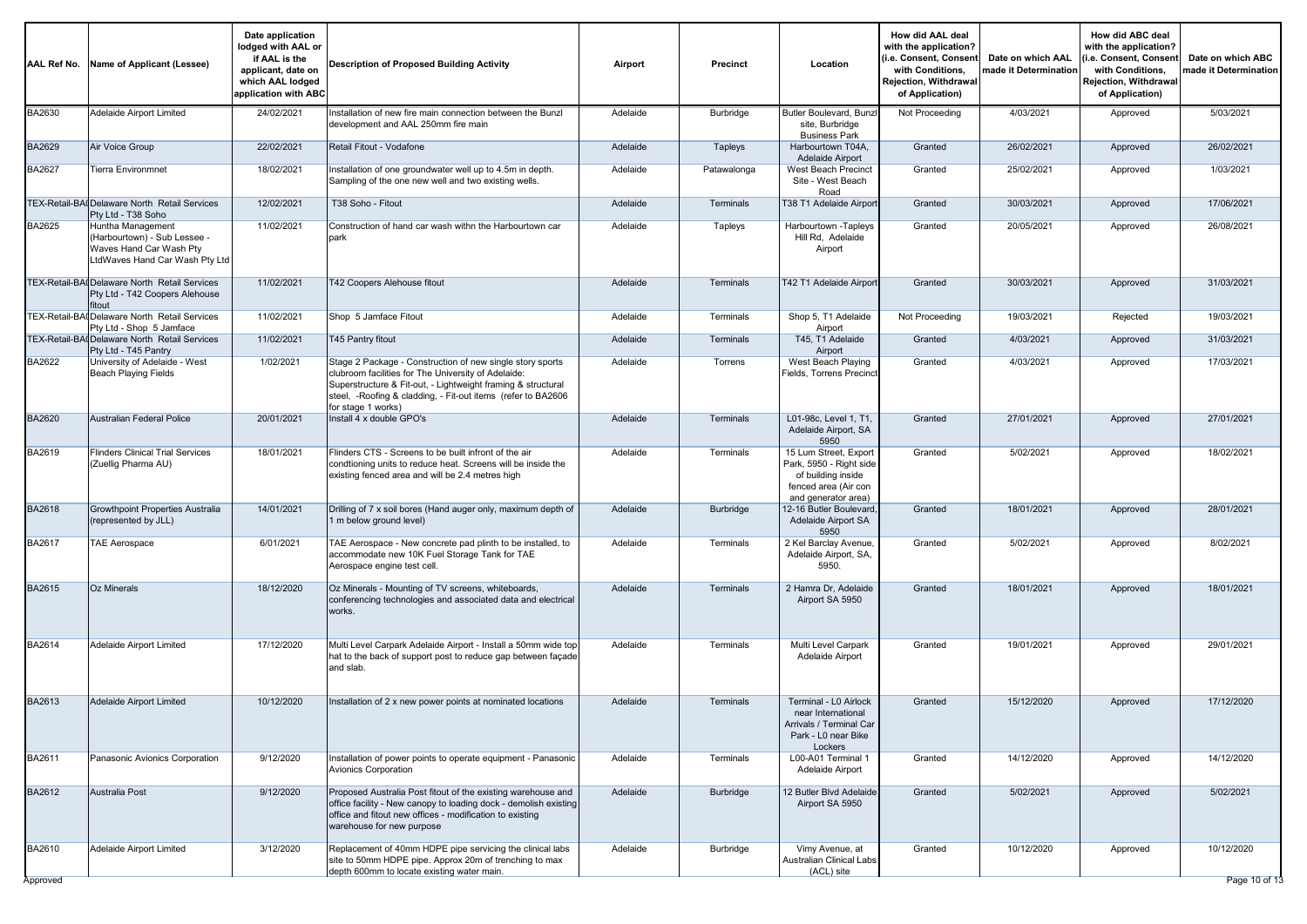| AAL Ref No.   | Name of Applicant (Lessee)                                       | Date application<br>lodged with AAL or<br>if AAL is the<br>applicant, date on<br>which AAL lodged<br>application with ABC | Description of Proposed Building Activity                                                                                                                                                                                                                                                                  | Airport  | Precinct         | Location                                                                                                            | How did AAL deal<br>with the application?<br>(i.e. Consent, Consent<br>with Conditions,<br>Rejection, Withdrawal<br>of Application) | Date on which AAL<br>nade it Determination | How did ABC deal<br>with the application?<br>(i.e. Consent, Consent<br>with Conditions,<br>Rejection, Withdrawal<br>of Application) | Date on which ABC<br>made it Determination |
|---------------|------------------------------------------------------------------|---------------------------------------------------------------------------------------------------------------------------|------------------------------------------------------------------------------------------------------------------------------------------------------------------------------------------------------------------------------------------------------------------------------------------------------------|----------|------------------|---------------------------------------------------------------------------------------------------------------------|-------------------------------------------------------------------------------------------------------------------------------------|--------------------------------------------|-------------------------------------------------------------------------------------------------------------------------------------|--------------------------------------------|
| BA2609        | SingTel Optus Pty Limited                                        | 1/12/2020                                                                                                                 | Install optical fibre cable to existing Vodafone Equipment<br>Shelter located at CNR of West Beach Rd and Tapleys Hill<br>Rd, West Beach                                                                                                                                                                   | Adelaide | Tapleys          | CNR of W Beach Rd<br>and Tapleys Hill Rd,<br>West Beach SA 5024                                                     | Granted                                                                                                                             | 14/12/2020                                 | Approved                                                                                                                            | 18/12/2020                                 |
| <b>BA2608</b> | Southern Cross Care (SA, NT &<br>VIC) Inc CI- MasterPlan Pty Ltd | 27/11/2020                                                                                                                | Instillation of eight (8) new signs associated with existing<br>nursing home                                                                                                                                                                                                                               | Adelaide | Torrens          | 655 - 671 Burbridge<br>Road, West Beach SA<br>5024                                                                  | Granted                                                                                                                             | 23/03/2021                                 | Approved                                                                                                                            | 30/03/2021                                 |
| BA2606        | University of Adelaide - (West<br>Beach Playing Fields)          | 18/11/2020                                                                                                                | Stage 1 Package - Construction of new single story sports<br>clubroom facilities for The University of Adelaide (clubs<br>include cricket, hockey, soccer, scuba diving& more).<br>Facilities include new function room, office, kitchen, storage,<br>gym, changerooms, toilets, services & outdoor cover. | Adelaide | Torrens          | (West Beach Playing<br>Fields) Tapleys Hill<br>Road with access via<br>Burbridge Road, West<br>Beach SA             | Granted                                                                                                                             | 6/01/2021                                  | Approved                                                                                                                            | 22/01/2021                                 |
| BA2607        | Mitsubishi Motors Australia Limited                              | 18/11/2020                                                                                                                | Mitsubishi Motors signage installation                                                                                                                                                                                                                                                                     | Adelaide | Terminals        | 1 Sir Richard Williams<br>Avenue, Adelaide<br>Airport SA 5950                                                       | Granted                                                                                                                             | 8/12/2020                                  | Approved                                                                                                                            | 8/12/2020                                  |
| BA2603        | Pak Fresh Handling Pty Ltd                                       | 16/11/2020                                                                                                                | Supply and installation of doors on main entrance, x-ray and<br>corridor                                                                                                                                                                                                                                   | Adelaide | Terminals        | 2 Comley St Export<br>Park SA                                                                                       | Granted                                                                                                                             | 4/12/2020                                  | Approved                                                                                                                            | 7/12/2020                                  |
| BA2604        | AB2 Australia (13CABS)                                           | 16/11/2020                                                                                                                | Re model interior of Building 251 Taxi facility.                                                                                                                                                                                                                                                           | Adelaide | Terminals        | Building 251 Taxi facility                                                                                          | Granted                                                                                                                             | 3/12/2020                                  | Approved                                                                                                                            | 4/12/2020                                  |
| <b>BA2600</b> | Adelaide Airport Ltd                                             | 13/11/2020                                                                                                                | Erect temporary hoarding to three future tenancies.                                                                                                                                                                                                                                                        | Adelaide | Terminals        | L02 - 67-69 Hawker Bar<br>/ L02 25 Mc Donald's /<br>L02-T17 / Tenancy 17                                            | Granted                                                                                                                             | 17/11/2020                                 | Approved                                                                                                                            | 18/11/2020                                 |
| BA2601        | Bundaberg Sun City Pty Ltd                                       | 13/11/2020                                                                                                                | Installation of Ice Skating rink and hoarding to zone off area<br>within the empty Woolworths tenancy as a pop up activation.                                                                                                                                                                              | Adelaide | Tapleys          | Harbourtown - Tenancy<br>MM02 - 900m2 section<br>of vacant WW tenancy                                               | Granted                                                                                                                             | 2/12/2020                                  | Approved                                                                                                                            | 2/12/2020                                  |
| BA2602        | AB2 Australia (13CABS)                                           | 13/11/2020                                                                                                                | Building 123 Taxi facility - Re model interior. Remove one non<br>structural wall, one window and stub wall to allow new auto<br>sliding door, install new reception counter and work stations,<br>remove one external architectural wall. Run power and data.                                             | Adelaide | <b>Terminals</b> | Building 123 Taxi facility                                                                                          | Granted                                                                                                                             | 4/12/2020                                  | Approved                                                                                                                            | 7/12/2020                                  |
| <b>BA2598</b> | Lagardere Travel Retail                                          | 10/11/2020                                                                                                                | Install Fibre optic cables                                                                                                                                                                                                                                                                                 | Adelaide | Terminals        | Duty Free Arrivals Level<br>1 and Lagardere<br>Warehouse Level 1                                                    | Granted                                                                                                                             | 17/11/2020                                 | Approved                                                                                                                            | 18/11/2020                                 |
| <b>BA2599</b> | Visionstream Australia Pty Ltd - A<br>Ventia Company             | 10/11/2020                                                                                                                | Install in-building subsciber connection equipment and/ or<br>related low impact network facilites that will provide<br>telecommunications service to customers in the building.                                                                                                                           | Adelaide | Terminals        | 2 Sir Richard Williams<br>Ave Adelaide Airport<br>SA 5950                                                           | Granted                                                                                                                             | 24/11/2020                                 | Approved                                                                                                                            | 24/11/2020                                 |
| <b>BA2597</b> | <b>Menzies Aviation Australia</b>                                | 2/11/2020                                                                                                                 | Install one new three phase power outlet. Install two new<br>single phase outlets. Alter fence and door location of animal<br>tranaport contrainer storage area. Install new signage to<br>warehouse.                                                                                                      | Adelaide | Terminals        | 2 Comley St Export<br>Park SA                                                                                       | Granted                                                                                                                             | 19/11/2020                                 | Approved                                                                                                                            | 19/11/2020                                 |
| <b>BA2596</b> | Oz Minerals                                                      | 28/10/2020                                                                                                                | nstallation of 275KVA generator and 1300L diesel fuel tank.<br>Installation of CCTV camera overseeing generator.                                                                                                                                                                                           | Adelaide | <b>Terminals</b> | Graham St and rear<br>access road, Export<br>Park - South end of<br>main building.                                  | Granted                                                                                                                             | 18/02/2021                                 | Approved                                                                                                                            | 19/02/2021                                 |
| BA2595        | Pulse Aero                                                       | 26/10/2020                                                                                                                | Install new lead in conduit to 21 James Schofield Drive, and<br>possibly a new road crossing from existing Comms pit<br>opposite 21 Schofield Drive. (They will not know if this is<br>required until they open the existing Telstra Pit outside 21<br>James Schofield Drv.)                               | Adelaide | Terminals        | <b>Sir Richard Williams</b><br>Ave, Western Link Rd<br>and James Schofield<br>Rd. Civil works on<br>James Schofield | Granted                                                                                                                             | 4/11/2020                                  | Approved                                                                                                                            | 9/11/2020                                  |
| <b>BA2594</b> | <b>GSM Operations Pty Ltd</b>                                    | 21/10/2020                                                                                                                | Harbourtown - Fitout of Retail tenancy T78 and 79B                                                                                                                                                                                                                                                         | Adelaide | Tapleys          | Harbourtown - Fitout of<br>Retail tenancy T78 and<br>79B - Tapleys Hill Rd<br>Adelaide Airport SA<br>5951           | Granted                                                                                                                             | 27/10/2020                                 | Approved                                                                                                                            | 27/10/2020                                 |
| BA2593        | Hurley Australasia Pty Ltd                                       | 19/10/2020                                                                                                                | Harbourtown Retail fitout utilising existing store                                                                                                                                                                                                                                                         | Adelaide | Tapleys          | Harbourtown T57<br>Tapleys Hill Rd<br>Adelaide Airport SA<br>5950                                                   | Granted                                                                                                                             | 28/10/2020                                 | Approved                                                                                                                            | 29/10/2020                                 |
| <b>BA2592</b> | <b>AFL Max</b>                                                   | 14/10/2020                                                                                                                | Installation of a Partial Smoke Detection System and<br>Occupant warning system to allow overnight stays                                                                                                                                                                                                   | Adelaide | Burbridge        | 32 Butler Boulevard<br>Adelaide Airport SA<br>5950                                                                  | Granted                                                                                                                             | 28/10/2020                                 | Approved                                                                                                                            | 28/10/2020                                 |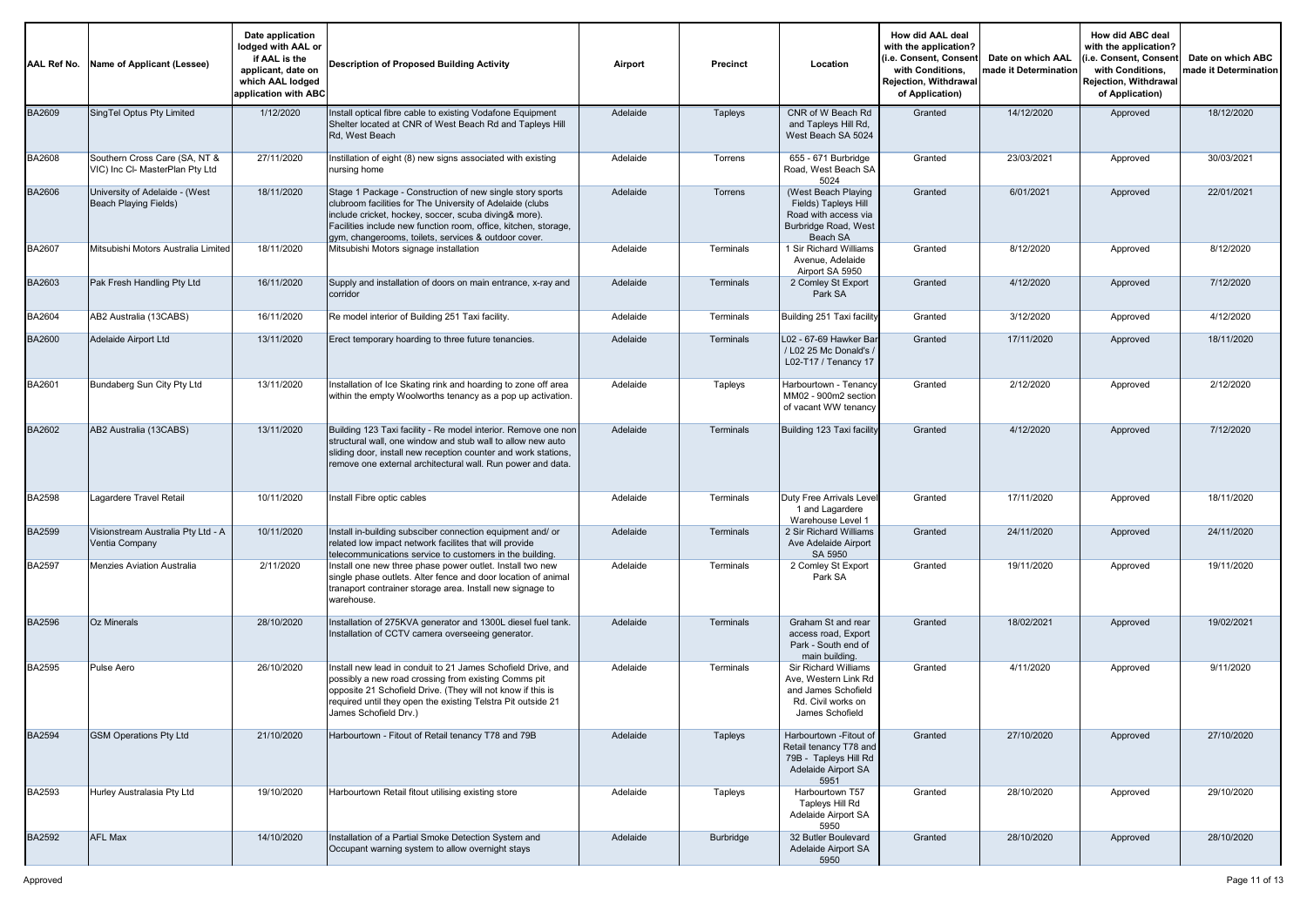| AAL Ref No.                 | Name of Applicant (Lessee)                              | Date application<br>lodged with AAL or<br>if AAL is the<br>applicant, date on<br>which AAL lodged<br>application with ABC | <b>Description of Proposed Building Activity</b>                                                                                                                                                                                                                                                                                                                                                                                                                                                                                                                                                                                                                             | Airport  | <b>Precinct</b>     | Location                                                                             | How did AAL deal<br>with the application?<br>(i.e. Consent, Consen<br>with Conditions.<br>Rejection, Withdrawal<br>of Application) | Date on which AAL<br>made it Determination | How did ABC deal<br>with the application?<br>(i.e. Consent, Consen<br>with Conditions,<br><b>Rejection, Withdrawal</b><br>of Application) | Date on which ABC<br>made it Determination |
|-----------------------------|---------------------------------------------------------|---------------------------------------------------------------------------------------------------------------------------|------------------------------------------------------------------------------------------------------------------------------------------------------------------------------------------------------------------------------------------------------------------------------------------------------------------------------------------------------------------------------------------------------------------------------------------------------------------------------------------------------------------------------------------------------------------------------------------------------------------------------------------------------------------------------|----------|---------------------|--------------------------------------------------------------------------------------|------------------------------------------------------------------------------------------------------------------------------------|--------------------------------------------|-------------------------------------------------------------------------------------------------------------------------------------------|--------------------------------------------|
| <b>BA2591</b>               | Schiavello Systems (SA) Pty Ltd                         | 13/10/2020                                                                                                                | Installation of COVID safety screens to Customs desks.                                                                                                                                                                                                                                                                                                                                                                                                                                                                                                                                                                                                                       | Adelaide | Terminals           | T1 Adelaide Airport L1<br>International arrivals                                     | Granted                                                                                                                            | 20/10/2020                                 | Approved                                                                                                                                  | 21/10/2020                                 |
| <b>BA2589</b>               | Visionstream Australia Pty Ltd - A<br>Ventia Company    | 9/10/2020                                                                                                                 | Install in-building subscriber connection equipment and<br>related low-impact networks facilities that will provide<br>telecommunications services to cunstomers in the building.                                                                                                                                                                                                                                                                                                                                                                                                                                                                                            | Adelaide | Tapleys             | Ground Floor, 5 Sir<br><b>Reginald Ansett Drive</b><br>Adelaide Airport SA<br>5950   | Granted                                                                                                                            | 22/10/2020                                 | Approved                                                                                                                                  | 23/10/2020                                 |
| <b>BA2588</b>               | Direct Couriers (ADEL) Pty Ltd                          | 29/09/2020                                                                                                                | 2 x Building signage to be installed for new tenant Direct<br>Couriers                                                                                                                                                                                                                                                                                                                                                                                                                                                                                                                                                                                                       | Adelaide | Burbridge           | Unit G, 5 Butler<br>Boulevard, Adelaide<br>Airport                                   | Granted                                                                                                                            | 7/10/2020                                  | Approved                                                                                                                                  | 7/10/2020                                  |
| <b>BA2587</b>               | University of Adelaide                                  | 28/09/2020                                                                                                                | West Beach Playing Fields - Demolition of Caretakers House<br>and attached carport                                                                                                                                                                                                                                                                                                                                                                                                                                                                                                                                                                                           | Adelaide | Torrens             | West Beach Playing<br>Fields, Torrens Precinc<br>- Part of Building 104              | Granted                                                                                                                            | 19/10/2020                                 | Approved                                                                                                                                  | 3/11/2020                                  |
| BA2585                      | Adelaide Airport Limited                                | 22/09/2020                                                                                                                | Demolition of Building 040, 043, all associated infrastructure<br>and pavements and removal of all trees on site.                                                                                                                                                                                                                                                                                                                                                                                                                                                                                                                                                            | Adelaide | <b>Airport East</b> | <b>Transport Ave Netley</b>                                                          | Granted                                                                                                                            | 29/01/2021                                 | Approved                                                                                                                                  | 29/01/2021                                 |
| <b>BA2586</b>               | Visionstream Australia Pty Ltd - A<br>Ventia Company    | 18/09/2020                                                                                                                | External splicing required at 5 locations. In customer<br>mezzanine comms room, run 10m patch cord via core flex &<br>ceiling space from existing OFTU to proposed OSV8 in<br>customer rack. Install OSV8 in customer rack. Install in-<br>building subsciber connection equipment and /or related low-<br>impact network facilities that will provide teleommunications<br>services to customers in the building.                                                                                                                                                                                                                                                           | Adelaide | Burbridge           | Unit G, 5 Butler Blv<br>Adelaide Airport SA<br>5950                                  | Granted                                                                                                                            | 16/10/2020                                 | Approved                                                                                                                                  | 16/10/2020                                 |
| BA2584                      | Synergy Asset Management                                | 15/09/2020                                                                                                                | Removal of payphone                                                                                                                                                                                                                                                                                                                                                                                                                                                                                                                                                                                                                                                          | Adelaide | Terminals           | Terminal 1 Level 2.<br>Adelaide Airport                                              | Granted                                                                                                                            | 16/09/2020                                 | Approved                                                                                                                                  | 16/09/2020                                 |
| BA2583                      | Australian Federal Police                               | 9/09/2020                                                                                                                 | AFP Canine Facility - Erection of awning above grassed area<br>Constructed of galvanised SHS columns and C-purlin beams.<br>To match existing structures on site.                                                                                                                                                                                                                                                                                                                                                                                                                                                                                                            | Adelaide | Tapleys             | AFP Canine Facility, 1<br>Navaid Rd, Adelaide<br>Airport                             | Granted                                                                                                                            | 17/09/2020                                 | Approved                                                                                                                                  | 17/09/2020                                 |
| <b>TEXDEFITBA0 Travelex</b> |                                                         | 8/09/2020                                                                                                                 | Defit store to base build -Travelex                                                                                                                                                                                                                                                                                                                                                                                                                                                                                                                                                                                                                                          | Adelaide | Terminals           | Travelex Level 2<br>Departures Area.<br>Terminal 1                                   | Granted                                                                                                                            | 14/09/2020                                 | Approved                                                                                                                                  | 16/09/2020                                 |
| <b>BA2582</b>               | <b>Bunzl</b>                                            | 31/08/2020                                                                                                                | Stage 2 - To construct a distribution facility with adjoining<br>office and amenities - Bunzl Distribution Centre. (refer to<br>BA2565 for Stage 1 works)                                                                                                                                                                                                                                                                                                                                                                                                                                                                                                                    | Adelaide | Burbridge           | Parts 5 and 6 Butler<br><b>Boulevard Adelaide</b><br>Airport                         | Granted                                                                                                                            | 21/10/2020                                 | Approved                                                                                                                                  | 3/11/2020                                  |
| BA2581                      | Shah Blade Barbers Pty Ltd                              | 26/08/2020                                                                                                                | Barber shop fitout - Construction of a backroom and flushed<br>plasterboard ceiling, lighting, painting and plumbing                                                                                                                                                                                                                                                                                                                                                                                                                                                                                                                                                         | Adelaide | Tapleys             | Shop T112<br>Harbourtown Adelaide<br>Airport                                         | Granted                                                                                                                            | 27/08/2020                                 | Approved                                                                                                                                  | 27/08/2020                                 |
| <b>BA2579</b>               | Retail Zoo                                              | 20/08/2020                                                                                                                | Cosmetic reclad of existing trading Cafe tenancy from<br>Wooden Spoon to Cibo Brand                                                                                                                                                                                                                                                                                                                                                                                                                                                                                                                                                                                          | Adelaide | Tapleys             | Kiosk 09, Harbourtown<br>Outlet, 727 TAPLEYS<br>HILL RD, ADELAIDE<br>AIRPORT SA 5950 | Granted                                                                                                                            | 27/08/2020                                 | Approved                                                                                                                                  | 27/08/2020                                 |
| <b>BA2580</b>               | Department of Agriculture, Water<br>and the Environment | 20/08/2020                                                                                                                | Two digital screens to be installed on the existing Smiths X-<br>ray scanners.                                                                                                                                                                                                                                                                                                                                                                                                                                                                                                                                                                                               | Adelaide | Terminals           | Terminal Building,<br>Arrival Hall, Biosecurity<br>Area                              | Granted                                                                                                                            | 7/10/2020                                  | Approved                                                                                                                                  | 7/10/2020                                  |
| <b>BA2578</b>               | <b>City of West Torrens</b>                             | 19/08/2020                                                                                                                | Proposed New Tenancy (Underlease) - Bay 4 of the City of<br>West Torrens, Council Depot - 240-280 Morphett Rd, North<br>Plympton / Adelaide Airport                                                                                                                                                                                                                                                                                                                                                                                                                                                                                                                          | Adelaide | Morphett            | 240-280 Morphett Rd<br>North Plympton /<br>Adelaide Airport                          | Not Proceeding                                                                                                                     | 9/07/2021                                  | Rejected                                                                                                                                  | 12/07/2021                                 |
| BA2576                      | City of West Torrens                                    | 4/08/2020                                                                                                                 | City of West Torrens Works Depot - Installation of 100KW<br>solar array on workshop roof.                                                                                                                                                                                                                                                                                                                                                                                                                                                                                                                                                                                    | Adelaide | Morphett            | City of West Torrens<br>Works Depot - 240<br>Morphett Road, North<br>Plympton        | Granted                                                                                                                            | 18/08/2020                                 | Approved                                                                                                                                  | 19/08/2020                                 |
| <b>BA2565</b>               | <b>Bunzl</b>                                            | 29/07/2020                                                                                                                | Stage 1 works only including Civil and Stormwater, Hydraulic<br>underfloor including sewer, Footings and Slabs, Warehouse<br>structure in preparation for a distribution facility with adjoining<br>office and amenities. The facility will contain a steel cladded<br>warehouse of 8420m2 in size & 13.7m to the ridge. The<br>perimeter walls will be constructed out of concrete pre-cast to<br>2.7m in height & sufrmist trimdek cladding will form the<br>remainder of the wall. The office will be situated to the<br>southern side of the warehouse and will be constructed out of<br>varying materials such as ultracore cladding, trimdek,<br>eurpolus & aluminium. | Adelaide | Burbridge           | Parts 5 and 6 Butler<br><b>Boulevard Adelaide</b><br>Airport                         | Granted                                                                                                                            | 18/08/2020                                 | Approved                                                                                                                                  | 19/08/2020                                 |
| <b>BA2573</b>               | Ahrens Group (for AAL)                                  | 29/07/2020                                                                                                                | To excavate, remove and backfill redundant services<br>currently located within the lease boundary for rthe proposed<br>Bunzl Distribution Centre site.                                                                                                                                                                                                                                                                                                                                                                                                                                                                                                                      | Adelaide | Burbridge           | Parts 5 and 6 Butler<br><b>Boulevard Adelaide</b><br>Airport                         | Granted                                                                                                                            | 18/08/2020                                 | Approved                                                                                                                                  | 18/08/2020                                 |
| Approved                    |                                                         |                                                                                                                           |                                                                                                                                                                                                                                                                                                                                                                                                                                                                                                                                                                                                                                                                              |          |                     |                                                                                      |                                                                                                                                    |                                            |                                                                                                                                           | Page 12 of 13                              |